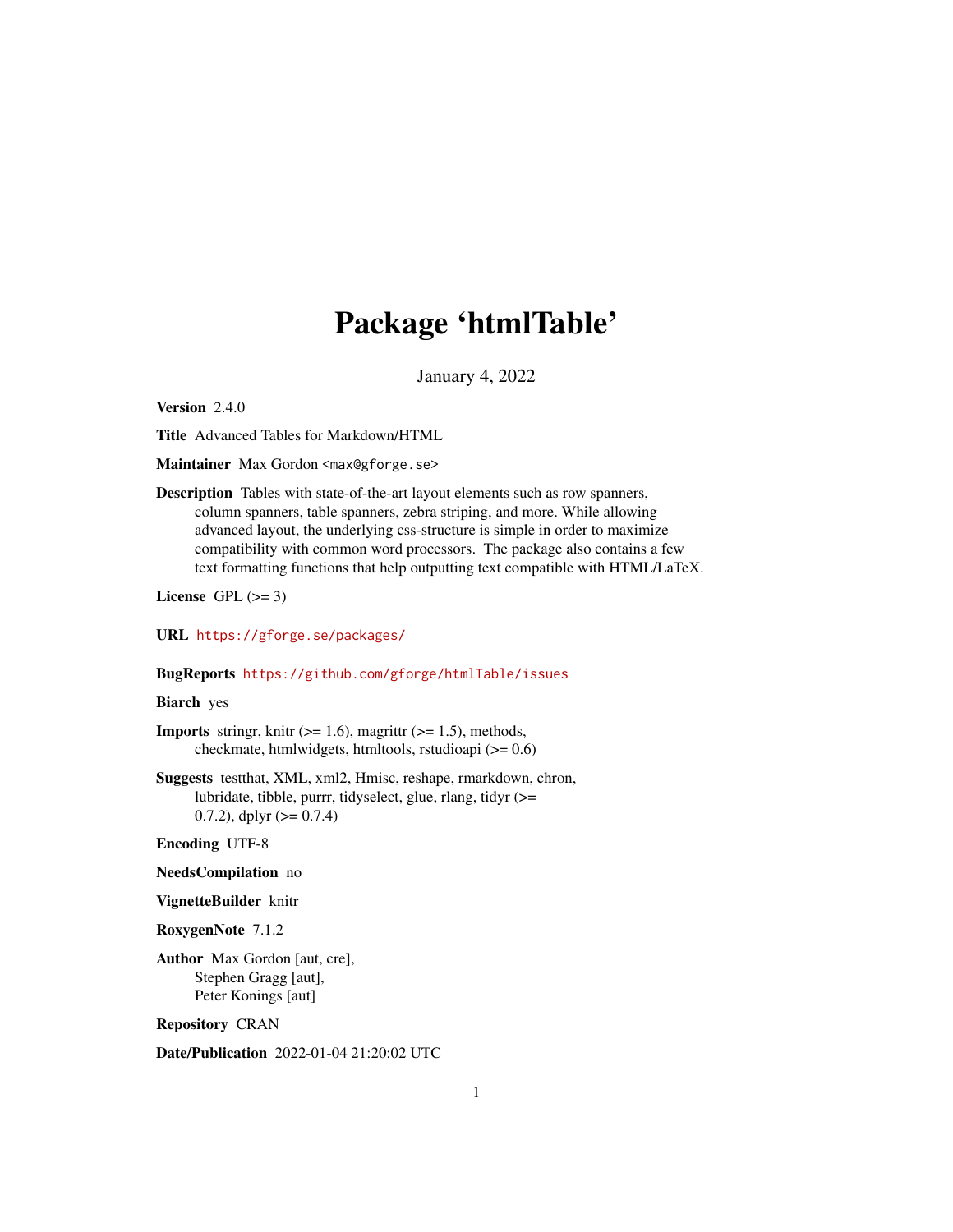# <span id="page-1-0"></span>R topics documented:

|       | $\overline{2}$ |
|-------|----------------|
|       | -6             |
|       | $\overline{7}$ |
|       | $\overline{8}$ |
|       | - 8            |
|       | $\overline{9}$ |
|       |                |
|       |                |
|       |                |
|       |                |
|       |                |
|       |                |
|       |                |
|       |                |
|       |                |
|       |                |
|       |                |
|       |                |
|       |                |
|       |                |
|       |                |
|       |                |
|       |                |
|       |                |
|       |                |
|       |                |
| Index | 38             |

<span id="page-1-1"></span>addHtmlTableStyle *Add/set css and other style options*

# Description

This function is a preprocessing step before applying the [htmlTable\(\)](#page-8-1) function. You use this to style your tables with HTML cascading style sheet features.

#### Usage

```
addHtmlTableStyle(
 x,
 align = NULL,
 align.header = NULL,
 align.cgroup = NULL,
 css.rgroup = NULL,
 css.rgroup.sep = NULL,
 css.tspanner = NULL,
```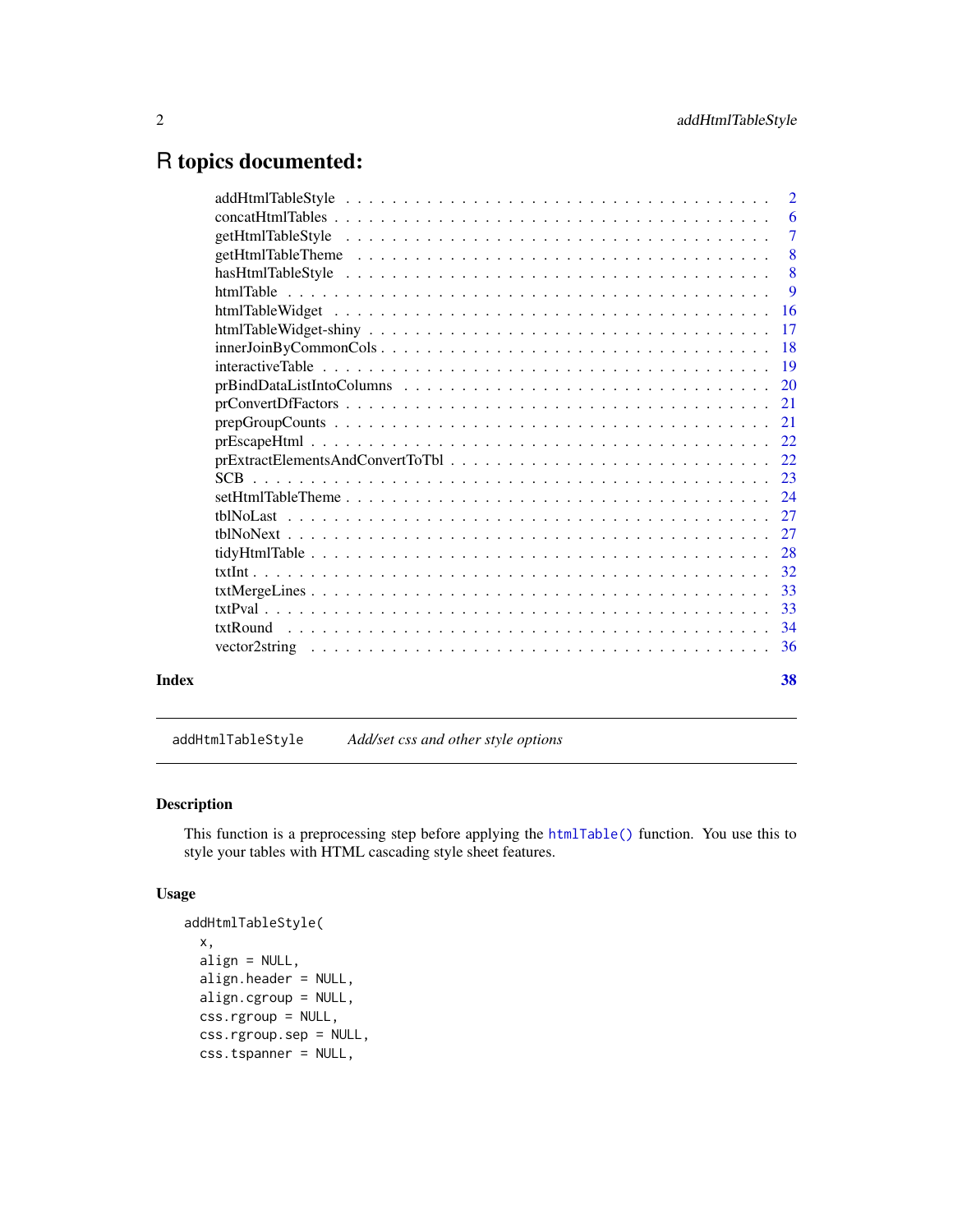```
css.tspanner.sep = NULL,
 css.total = NULL,
 \text{css.cell} = \text{NULL},
 css.cgroup = NULL,
  css.header = NULL,
  css.header.border_bottom = NULL,
  css.class = NULL,
  css.table = NULL,
 pos.rowlabel = NULL,
 pos.caption = NULL,
  col.rgroup = NULL,
  col.columns = NULL,
  padding.rgroup = NULL,
 padding.tspanner = NULL,
  spacer.celltype = NULL,
  spacer.css.cgroup.bottom.border = NULL,
  spacer.css = NULL,
  spacer.content = NULL
\mathcal{L}appendHtmlTableStyle(
  x,
 align = NULL,
  align.header = NULL,
  align.cgroup = NULL,
 css.rgroup = NULL,
  css.rgroup.sep = NULL,
  css.tspanner = NULL,
  css.tspanner.sep = NULL,
 css.total = NULL,
  \text{css}.\text{cell} = \text{NULL},
 css.cgroup = NULL,
 css.header = NULL,
  css.header.border_bottom = NULL,
  css.class = NULL,
  css.table = NULL,
 pos.rowlabel = NULL,
 pos.caption = NULL,
  col.rgroup = NULL,
  col.columns = NULL,
 padding.rgroup = NULL,
 padding.tspanner = NULL,
  spacer.celltype = NULL,
  spacer.css.cgroup.bottom.border = NULL,
  spacer.css = NULL,
  spacer.content = NULL
)
```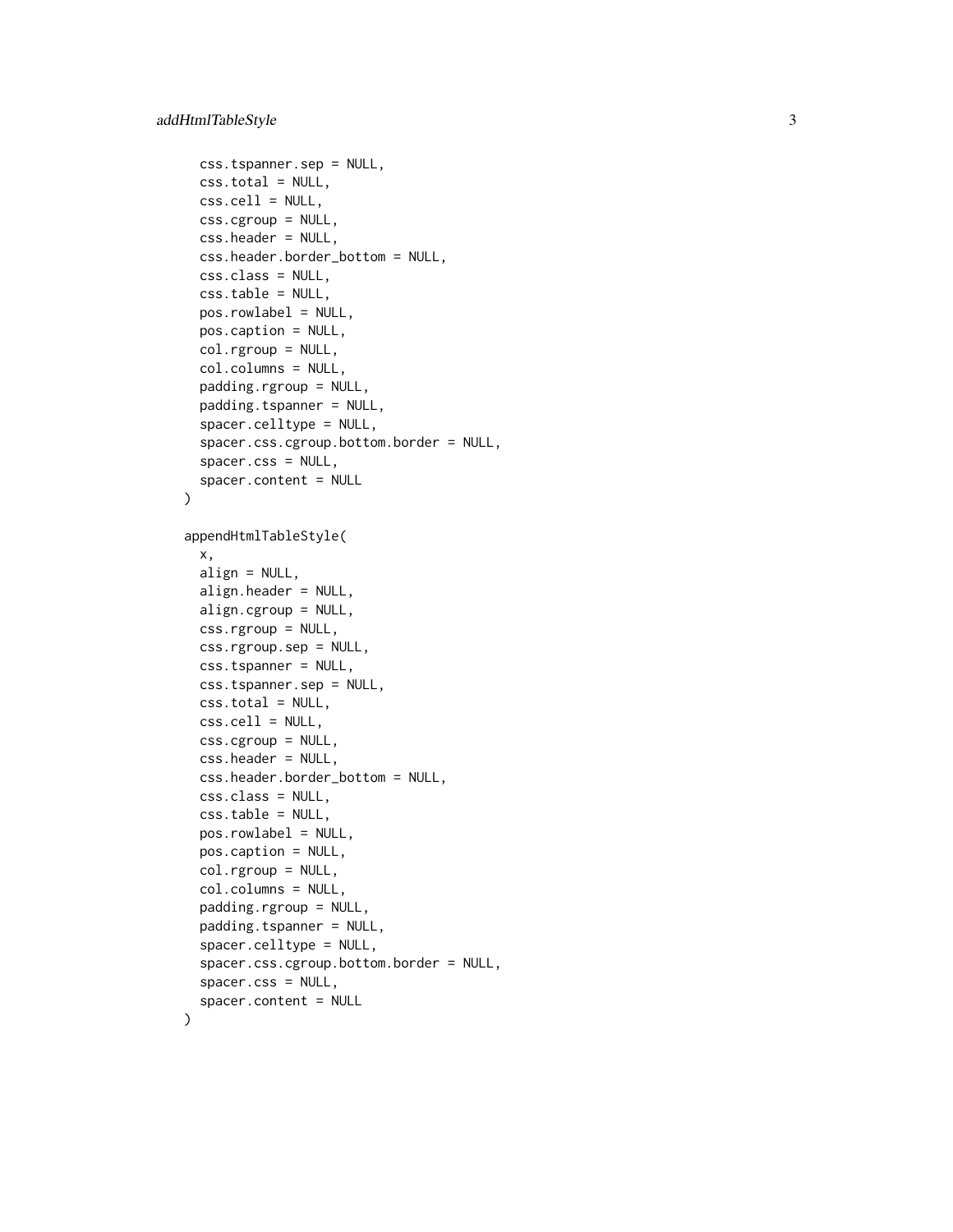# <span id="page-3-0"></span>Arguments

| x                        | The object that you later want to pass into htmlTable().                                                                                                                                                                                                                                                                                                                                                                   |  |
|--------------------------|----------------------------------------------------------------------------------------------------------------------------------------------------------------------------------------------------------------------------------------------------------------------------------------------------------------------------------------------------------------------------------------------------------------------------|--|
| align                    | A character strings specifying column alignments, defaulting to 'c' to center.<br>Valid chars for alignments are $l = left$ , $c = center$ and $r = right$ . You can also<br>specify align= $ c c'$ and other LaTeX tabular formatting. If you want to set<br>the alignment of the rownames this string needst to be $ncol(x) + 1$ , otherwise<br>it automatically pads the string with a left alignment for the rownames. |  |
| align.header             | A character strings specifying alignment for column header, defaulting to cen-<br>tered, i.e. [paste][base::paste](rep('c',ncol(x)),collapse=").                                                                                                                                                                                                                                                                           |  |
| align.cgroup             | The justification of the cgroups                                                                                                                                                                                                                                                                                                                                                                                           |  |
| css.rgroup               | CSS style for the rgroup, if different styles are wanted for each of the rgroups<br>you can just specify a vector with the number of elements.                                                                                                                                                                                                                                                                             |  |
| css.rgroup.sep           | The line between different rgroups. The line is set to the TR element of the<br>lower rgroup, i.e. you have to set the border-top/padding-top etc to a line with<br>the expected function. This is only used for rgroups that are printed. You can<br>specify different separators if you give a vector of rgroup - 1 length (this is since<br>the first rgroup doesn't have a separator).                                 |  |
| css.tspanner             | The CSS style for the table spanner.                                                                                                                                                                                                                                                                                                                                                                                       |  |
| css.tspanner.sep         |                                                                                                                                                                                                                                                                                                                                                                                                                            |  |
|                          | The line between different spanners.                                                                                                                                                                                                                                                                                                                                                                                       |  |
| css.total                | The css of the total row if such is activated.                                                                                                                                                                                                                                                                                                                                                                             |  |
| css.cell                 | The css.cell element allows you to add any possible CSS style to your table cells.<br>See section below for details.                                                                                                                                                                                                                                                                                                       |  |
| css.cgroup               | The same as css.class but for cgroup formatting.                                                                                                                                                                                                                                                                                                                                                                           |  |
| css.header               | The header style, not including the cgroup style                                                                                                                                                                                                                                                                                                                                                                           |  |
| css.header.border_bottom |                                                                                                                                                                                                                                                                                                                                                                                                                            |  |
|                          | The header bottom-border style, e.g. border-bottom: 1px solid grey                                                                                                                                                                                                                                                                                                                                                         |  |
| css.class                | The html CSS class for the table. This allows directing html formatting through<br>CSS directly at all instances of that class. Note: unfortunately the CSS is fre-<br>quently ignored by word processors. This option is mostly inteded for web-<br>presentations.                                                                                                                                                        |  |
| css.table                | You can specify the the style of the table-element using this parameter                                                                                                                                                                                                                                                                                                                                                    |  |
| pos.rowlabel             | Where the rowlabel should be positioned. This value can be "top", "bottom",<br>"header", or a integer between 1 and nrow (cgroup) + 1. The options "bottom"<br>and "header" are the same, where the row label is presented at the same level<br>as the header.                                                                                                                                                             |  |
| pos.caption              | Set to "bottom" to position a caption below the table instead of the default of<br>"top".                                                                                                                                                                                                                                                                                                                                  |  |
| col.rgroup               | Alternating colors (zebra striping/banded rows) for each rgroup; one or two<br>colors is recommended and will be recycled.                                                                                                                                                                                                                                                                                                 |  |
| col.columns              | Alternating colors for each column.                                                                                                                                                                                                                                                                                                                                                                                        |  |
| padding.rgroup           | Generally two non-breakings spaces, i.e.    , but some journals only<br>have a bold face for the rgroup and leaves the subelements unindented.                                                                                                                                                                                                                                                                             |  |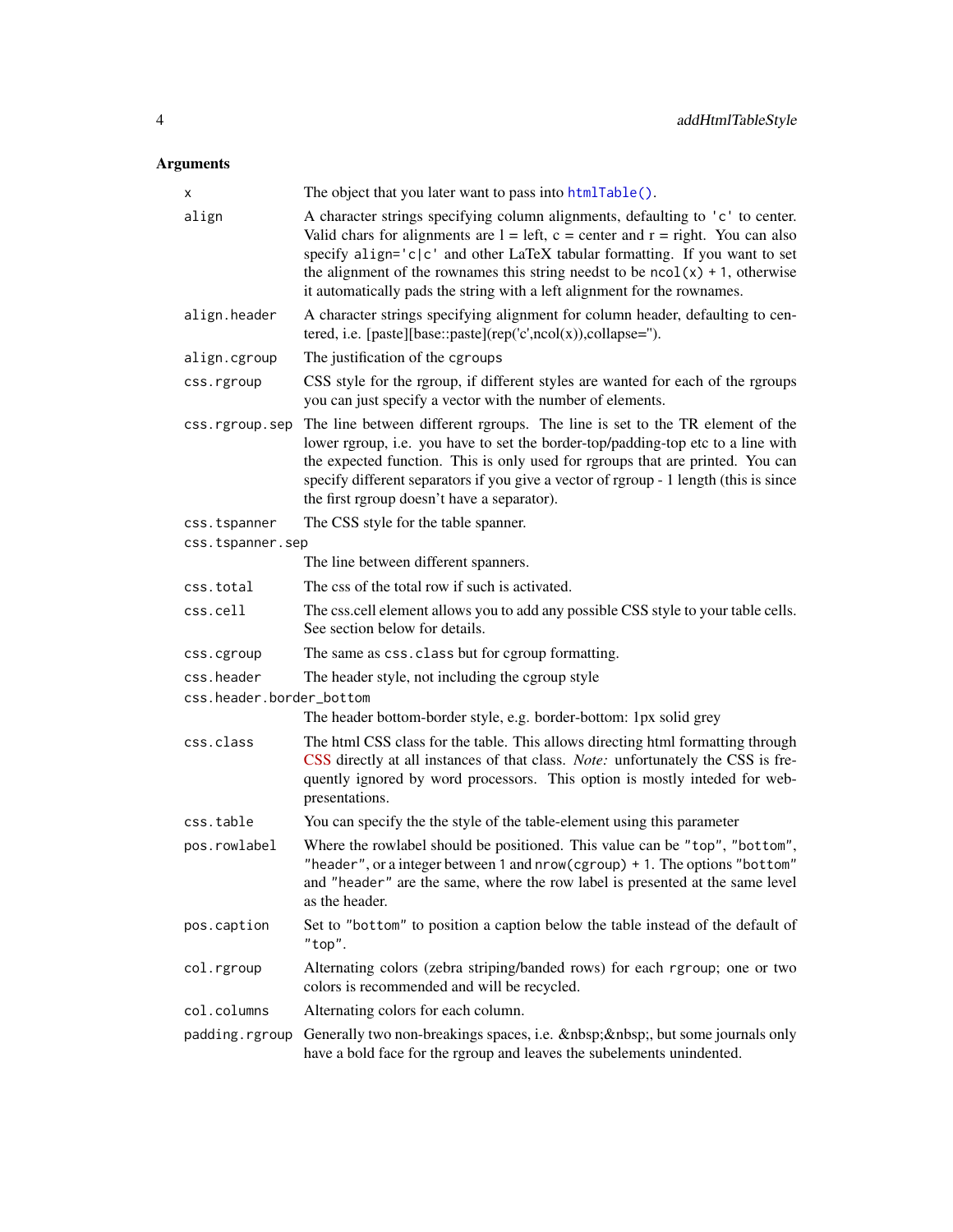<span id="page-4-0"></span>

The table spanner is usually without padding but you may specify padding similar to padding. rgroup and it will be added to all elements, including the rgroup elements. This allows for a 3-level hierarchy if needed.

#### spacer.celltype

When using cgroup the table headers are separated through a empty HTML cell that is by default filled with (no-breaking-space) that prevents the cell from collapsing. The purpose of this is to prevent the headers underline to bleed into one as the underline is for the entire cell. You can alter this behavior by changing this option, valid options are single\_empty, skip, double\_cell. The single\_empty is the default, the skip lets the header bleed into one and skips entirely, double\_cell is for having two cells so that a vertical border ends up centered (specified using the align option). The arguments are matched internally using [base::match.arg](#page-0-0) so you can specify only a part of the name, e.g. "sk" will match "skip".

spacer.css.cgroup.bottom.border

Defaults to none and used for separating cgroup headers. Due to a browser bug this is sometimes ignored and you may therefore need to set this to 1px solid white to enforce a white border.

- spacer.css If you want the spacer cells to share settings you can set it here
- spacer.content Defaults to as this guarantees that the cell is not collapsed and is highly compatible when copy-pasting to word processors.

#### Details

The function stores the current theme (see [setHtmlTableTheme\(\)](#page-23-1)) + custom styles to the provided object as an [base::attributes\(\)](#page-0-0). It is stored under the element htmlTable.style in the form of a list object.

# Value

x with the style added as an attribute that the htmlTable then can use for formatting.

#### The css.cell argument

The css.cell parameter allows you to add any possible CSS style to your table cells. css.cell can be either a vector or a matrix.

If css.cell is a *vector*, it's assumed that the styles should be repeated throughout the rows (that is, each element in css.cell specifies the style for a whole column of 'x').

In the case of css.cell being a *matrix* of the same size of the x argument, each element of x gets the style from the corresponding element in css.cell. Additionally, the number of rows of css.cell can be nrow(x) + 1 so the first row of of css.cell specifies the style for the header of x; also the number of columns of css.cell can be  $ncol(x) + 1$  to include the specification of style for row names of x.

Note that the text-align CSS field in the css.cell argument will be overriden by the align argument.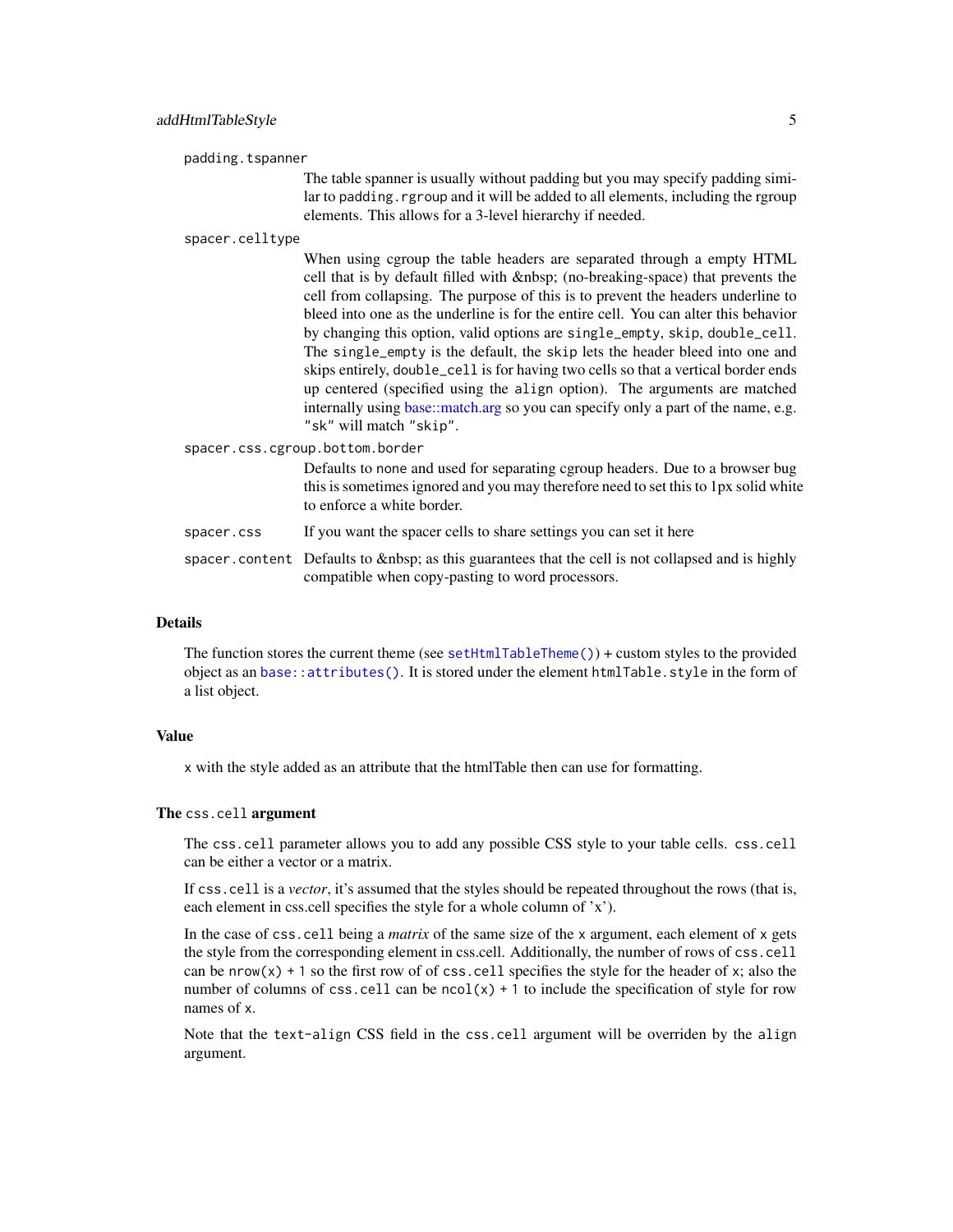Excel has a specific css-style, mso-number-format that can be used for improving the copy-paste functionality. E.g. the style could be written as:  $\text{css_matrix} < \text{matrix}$  (data = "mso-numberformat:\"\\@\"", nrow = nrow(df), ncol = ncol(df))

# See Also

Other htmlTableStyle: [hasHtmlTableStyle\(](#page-7-1))

#### Examples

```
library(magrittr)
matrix(1:4, ncol = 2) %>%
  addHtmlTableStyle(align = "c", css.cell = "background-color: orange;") %>%
  htmlTable(caption = "A simple style example")
```
concatHtmlTables *Function for concatenating* [htmlTable\(\)](#page-8-1)*s*

# Description

Function for concatenating [htmlTable\(\)](#page-8-1)s

# Usage

```
concatHtmlTables(tables, headers = NULL)
```
# Arguments

| tables  | A list of htmlTable() s to be concatenated                                          |
|---------|-------------------------------------------------------------------------------------|
| headers | Either a string or a vector of strings that function as a header for each table. If |
|         | none is provided it will use the names of the table list or a numeric number.       |

# Value

[htmlTable\(\)](#page-8-1) class object

# Examples

```
library(magrittr)
```

```
# Basic example
tables <- list()
output <- matrix(1:4,
                 ncol = 2,
                 dimnames = list(list("Row 1", "Row 2"),
                                 list("Column 1", "Column 2")))
tables[["Simple table"]] <- htmlTable(output)
```
<span id="page-5-0"></span>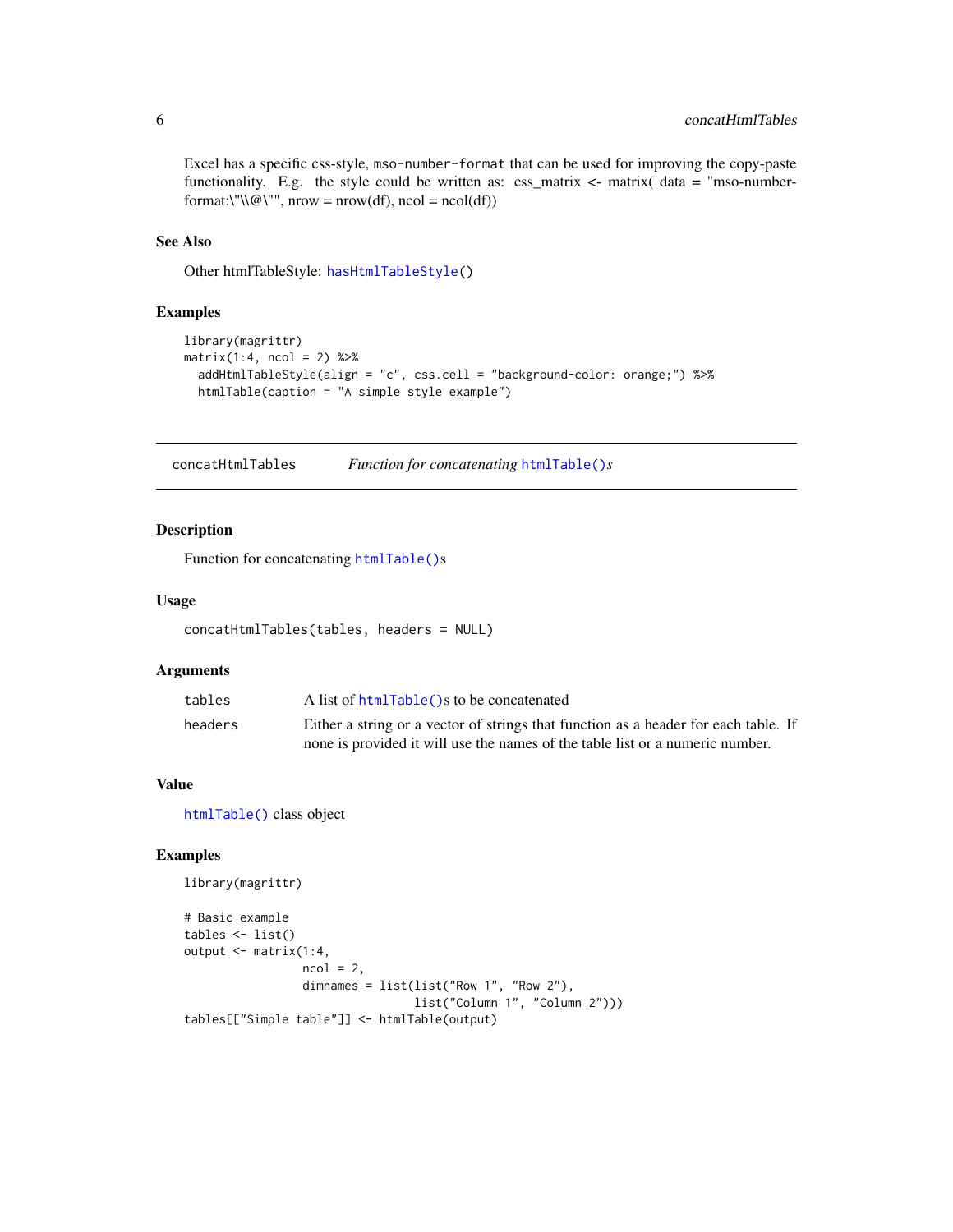```
# An advanced output
output \leq matrix(ncol = 6, nrow = 8)
for (nr in 1:nrow(output)) {
  for (nc in 1:ncol(output)) {
    output[nr, nc] <-
      paste0(nr, ":", nc)
  }
}
tables[["Fancy table"]] <- output %>%
  addHtmlTableStyle(align = "r",
                    col.columes = c(rep("none", 2),rep("#F5FBFF", 4)),
                    col.rgroup = c("none", "#F7F7F7"),
                    css.cell = "padding-left: .5em; padding-right: .2em;") %>%
  htmlTable(header = paste(c("1st", "2nd",
                              "3rd", "4th",
                              "5th", "6th"),
                            "\mathsf{hdr}"),
            rnames = paste(c("1st", "2nd",
                             "3rd",
                             paste0(4:8, "th")),
                           "row"),
            rgroup = paste("Group", LETTERS[1:3]),
            n.rgroup = c(2, 4, nrow(output) - 6),cgroup = rbind(c("", "Column spanners", NA),
                           c("", "Cgroup 1", "Cgroup 2†")),
            n.cgroup = rbind(c(1, 2, NA)),c(2,2,2),
            caption = "Basic table with both column spanners (groups) and row groups",
            tfoot = "† A table footer commment",
            cspan.rgroup = 2)
```
concatHtmlTables(tables)

getHtmlTableStyle *Get style options for object*

#### Description

A wrap around the [base::attr\(\)](#page-0-0) that retrieves the style attribute used by [htmlTable\(\)](#page-8-1) (htmlTable.style).

## Usage

```
getHtmlTableStyle(x)
```
#### Arguments

x The object intended for [htmlTable\(\)](#page-8-1).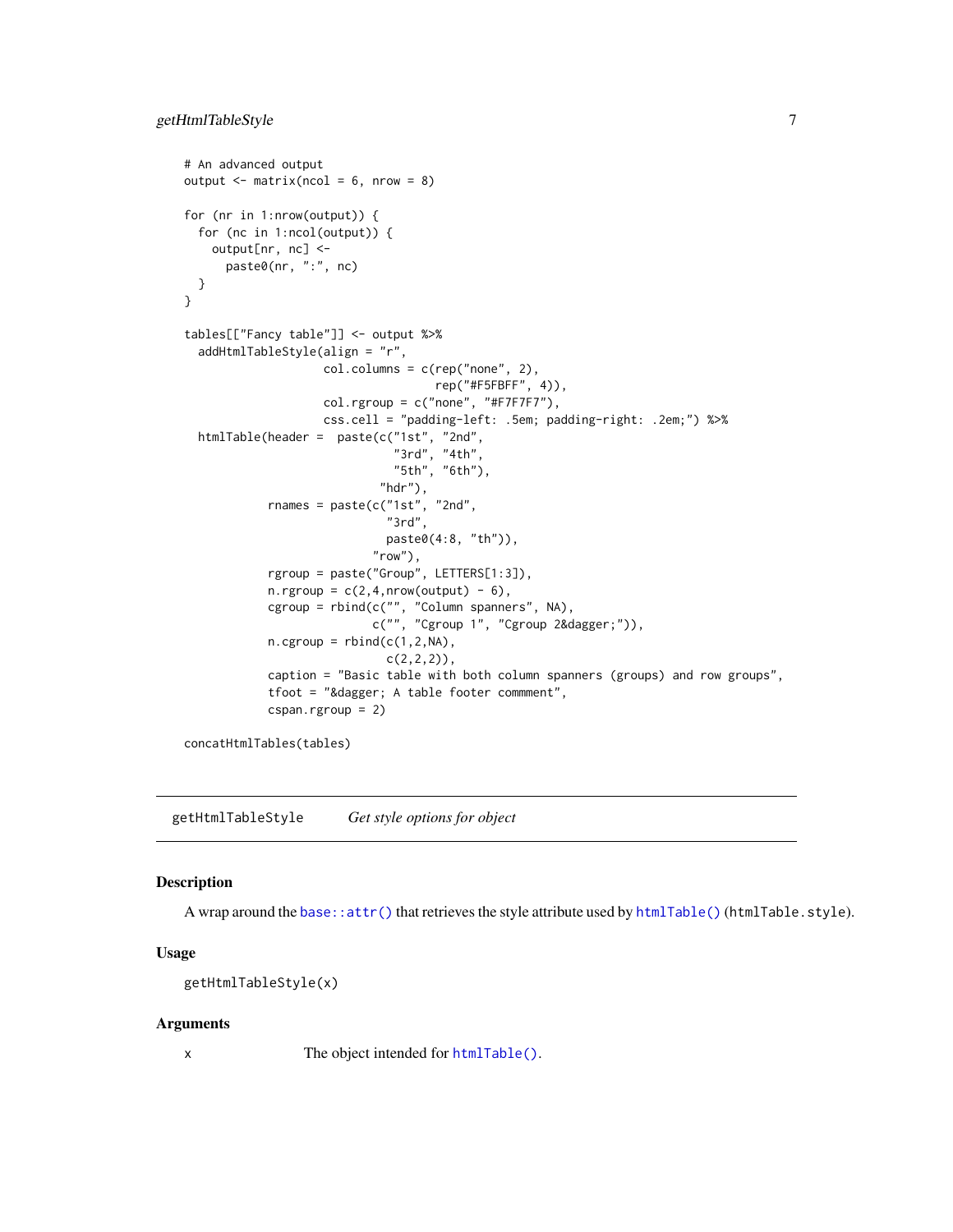# <span id="page-7-0"></span>Value

A list if the attribute exists, otherwise NULL

# Examples

```
library(magrittr)
```

```
mx \leq -\text{matrix}(1:4, \text{ncol} = 2)colnames(mx) <- LETTERS[1:2]
mx %>%
  addHtmlTableStyle(align = "l|r") %>%
  getHtmlTableStyle()
```
getHtmlTableTheme *Retrieve the* [htmlTable\(\)](#page-8-1) *theme list*

# Description

A wrapper for a [getOption\("htmlTable.theme"\)\(\)](#page-0-0) call that returns the standard theme unless one is set.

# Usage

```
getHtmlTableTheme()
```
#### Value

list with the styles to be applied to the table

# Examples

getHtmlTableTheme()

<span id="page-7-1"></span>hasHtmlTableStyle *Check if object has a style set to it*

# Description

If the attribute htmlTable.style is set it will check if the style\_name exists and return a logical.

#### Usage

```
hasHtmlTableStyle(x, style_name)
```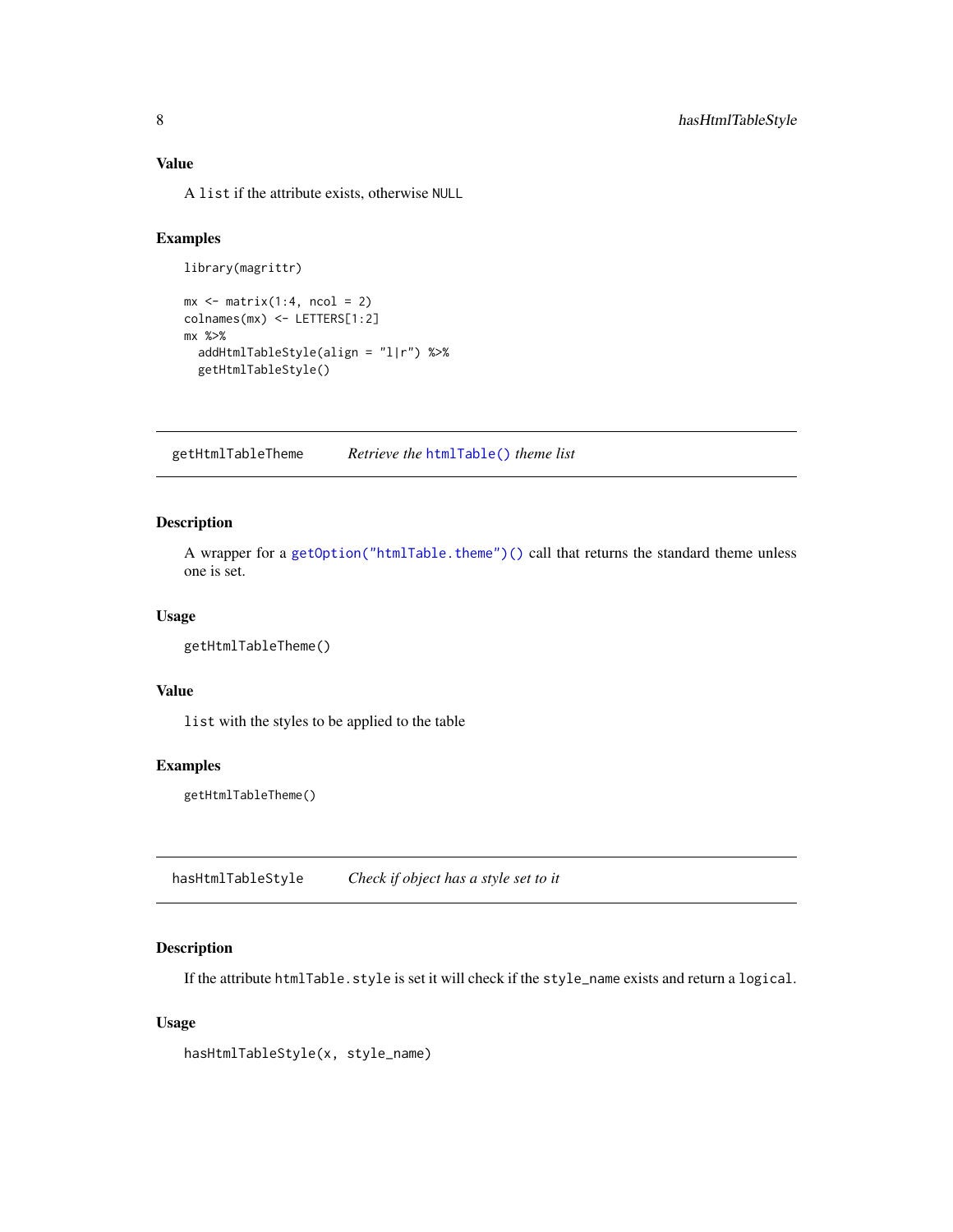#### <span id="page-8-0"></span>htmlTable 9

#### Arguments

|            | The object intended for htmlTable().   |
|------------|----------------------------------------|
| style_name | A string that contains the style name. |

# Value

logical TRUE if the attribute and style is not NULL

#### See Also

Other htmlTableStyle: [addHtmlTableStyle\(](#page-1-1))

#### Examples

library(magrittr)

```
mx \le matrix(1:4, ncol = 2)
colnames(mx) <- LETTERS[1:2]
mx %>%
  addHtmlTableStyle(align = "l|r") %>%
  hasHtmlTableStyle("align")
```
<span id="page-8-1"></span>

htmlTable *Output an HTML table*

#### Description

This is a function for outputting a more advanced tables using HTML. The core philosophy is to bring column and row groups into the table and allow for a dense representation of complex tables. The HTML-output is designed for maximum compatibility with copy-paste functionality into wordprocessors. For adding styles, see [addHtmlTableStyle\(\)](#page-1-1) and themes [setHtmlTableTheme\(\)](#page-23-1). *Note:* If you are using *tidyverse* and *dplyr* you may want to check out *[tidyHtmlTable\(\)](#page-27-1)* that automates many of the arguments that htmlTable requires.

# Usage

```
htmlTable(
  x,
  header = NULL,rnames = NULL,
  rowlabel = NULL,
  caption = NULL,
  tfoot = NULL,
  label = NULL,
  rgroup = NULL,n.rgroup = NULL,
  cgroup = NULL,
```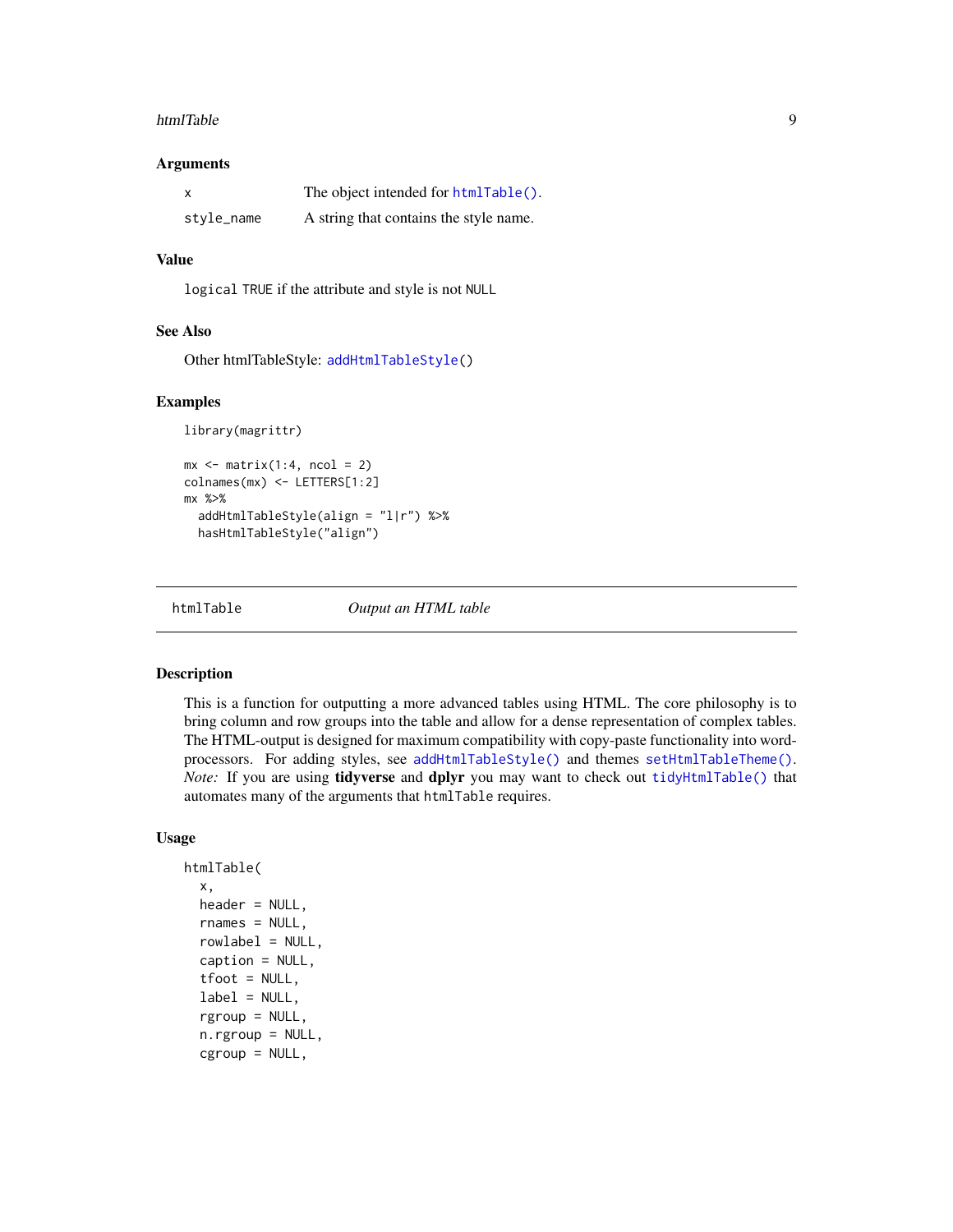```
n.cgroup = NULL,
  tspanner = NULL,
  n.tspanner = NULL,
  total = NULL,ctable = TRUE,
  compatibility = getOption("htmlTableCompat", "LibreOffice"),
  cspan.rgroup = "all",
  escape.html = FALSE,
  ...
)
## Default S3 method:
htmlTable(
 x,
 header = NULL,
  rnames = NULL,
  rowlabel = NULL,
  caption = NULL,
  tfoot = NULL,
  label = NULL,
  rgroup = NULL,
  n.rgroup = NULL,
  cgroup = NULL,
  n.cgroup = NULL,
  tspanner = NULL,
  n.tspanner = NULL,
  total = NULL,ctable = TRUE,
  compatibility = getOption("htmlTableCompat", "LibreOffice"),
  cspan.rgroup = "all",
  escape.html = FALSE,
  ...
\mathcal{L}## S3 method for class 'htmlTable'
knit_print(x, \ldots)## S3 method for class 'htmlTable'
print(x, useViewer, ...)
```
# Arguments

| <b>X</b> | The matrix/data. frame with the data. For the print and knit_print it takes a<br>string of the class htmlTable as x argument.                                                                                                                              |
|----------|------------------------------------------------------------------------------------------------------------------------------------------------------------------------------------------------------------------------------------------------------------|
| header   | A vector of character strings specifying column header, defaulting to colnames $(x)$                                                                                                                                                                       |
| rnames   | Default row names are generated from $rownames(x)$ . If you provide FALSE then<br>it will skip the row names. Note: For data. frames if you do rownames (my_dataframe)<br><-NULL it still has row names. Thus you need to use FALSE if you want to supress |

<span id="page-9-0"></span>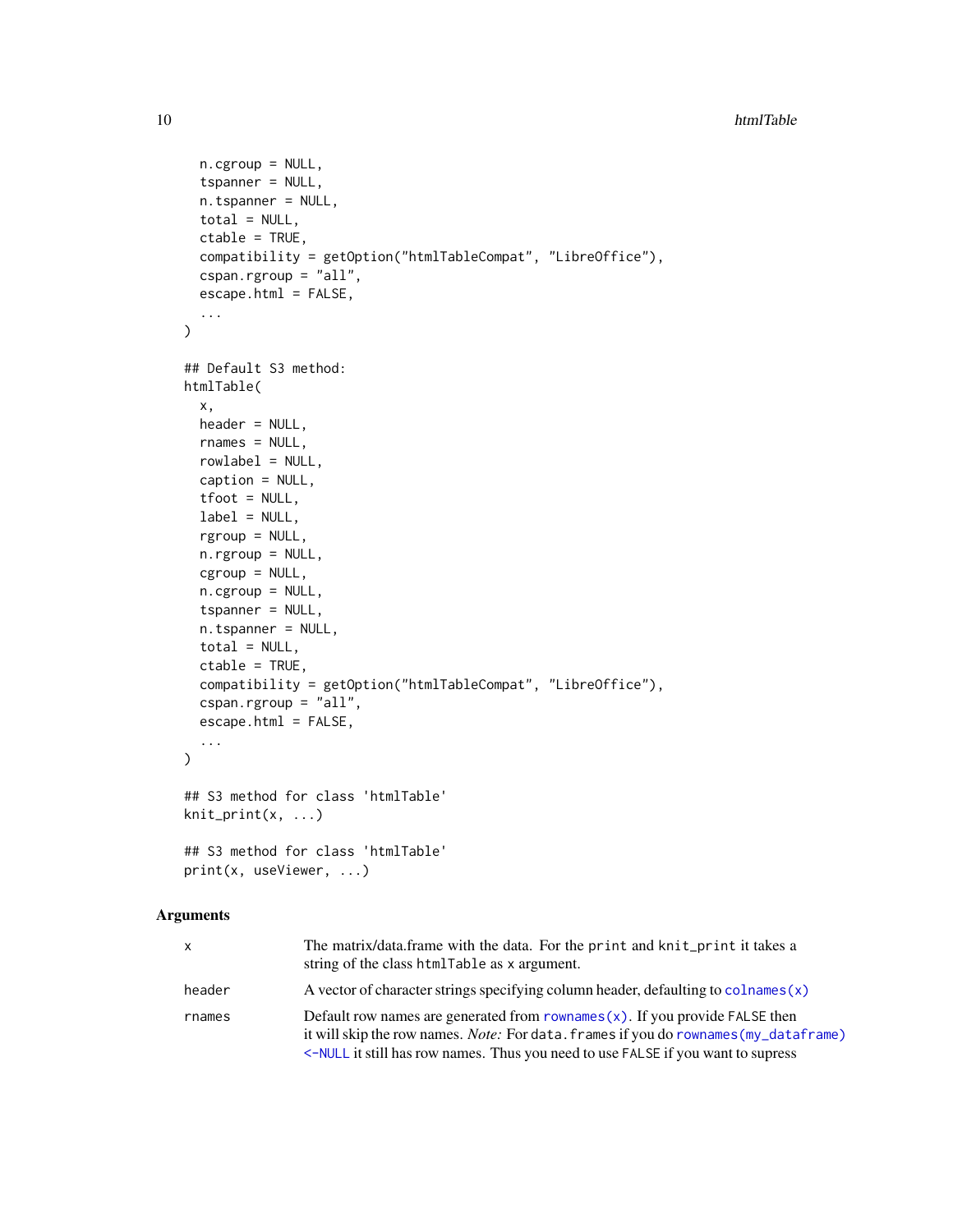<span id="page-10-0"></span>

|               | row names for data. frames.                                                                                                                                                                                                                                                                                                                                                                                                                                                                                                  |
|---------------|------------------------------------------------------------------------------------------------------------------------------------------------------------------------------------------------------------------------------------------------------------------------------------------------------------------------------------------------------------------------------------------------------------------------------------------------------------------------------------------------------------------------------|
| rowlabel      | If the table has row names or rnames, rowlabel is a character string containing<br>the column heading for the rnames.                                                                                                                                                                                                                                                                                                                                                                                                        |
| caption       | Adds a table caption.                                                                                                                                                                                                                                                                                                                                                                                                                                                                                                        |
| tfoot         | Adds a table footer (uses the <tfoot>HTML element). The output is run through<br/>txtMergeLines() simplifying the generation of multiple lines.</tfoot>                                                                                                                                                                                                                                                                                                                                                                      |
| label         | A text string representing a symbolic label for the table for referencing as an an-<br>chor. All you need to do is to reference the table, for instance <a href="#anchor_name">see ta-<br/>ble <math>2 &lt; l \infty</math>. This is known as the element's id attribute, i.e. table id, in HTML lin-<br/>guo, and should be unique id for an HTML element in contrast to the css. class<br/>element attribute.</a>                                                                                                          |
| rgroup        | A vector of character strings containing headings for row groups. n. rgroup<br>must be present when rgroup is given. See detailed description in section below.                                                                                                                                                                                                                                                                                                                                                              |
| n.rgroup      | An integer vector giving the number of rows in each grouping. If rgroup is not<br>specified, n. rgroup is just used to divide off blocks of rows by horizontal lines.<br>If rgroup is given but n. rgroup is omitted, n. rgroup will default so that each<br>row group contains the same number of rows. If you want additional rgroup<br>column elements to the cells you can sett the "add" attribute to rgroup through<br>attr(rgroup,"add"), see below explaining section.                                               |
| cgroup        | A vector, matrix or list of character strings defining major column header. The<br>default is to have none. These elements are also known as column spanners. If<br>you want a column <i>not</i> to have a spanner then put that column as "". If you pass<br>cgroup and n. crgroup as matrices you can have column spanners for several<br>rows. See cgroup section below for details.                                                                                                                                      |
| n.cgroup      | An integer vector, matrix or list containing the number of columns for which<br>each element in cgroup is a heading. For example, specify cgroup=c("Major_1", "Major_2"),<br>n.cgroup=c(3,3) if "Major_1" is to span columns 1-3 and "Major_2" is to<br>span columns 4-6. rowlabel does not count in the column numbers. You can<br>omit n. cgroup if all groups have the same number of columns. If the n. cgroup<br>is one less than the number of columns in the matrix/data.frame then it automat-<br>ically adds those. |
| tspanner      | The table spanner is somewhat of a table header that you can use when you want<br>to join different tables with the same columns.                                                                                                                                                                                                                                                                                                                                                                                            |
| n.tspanner    | An integer vector with the number of rows or rgroups in the original matrix<br>that the table spanner should span. If you have provided one fewer n.tspanner<br>elements the last will be imputed from the number of rgroups (if you have<br>provided rgroup and sum(n.tspanner) < length(rgroup)) or the number of<br>rows in the table.                                                                                                                                                                                    |
| total         | The last row is sometimes a row total with a border on top and bold fonts. Set<br>this to TRUE if you are interested in such a row. If you want a total row at the<br>end of each table spanner you can set this to "tspanner".                                                                                                                                                                                                                                                                                              |
| ctable        | If the table should have a double top border or a single a' la LaTeX ctable style                                                                                                                                                                                                                                                                                                                                                                                                                                            |
| compatibility | Is default set to LibreOffice as some settings need to be in old HTML format<br>as Libre Office can't handle some commands such as the css caption-alignment.<br>Note: this option is not yet fully implemented for all details, in the future I                                                                                                                                                                                                                                                                             |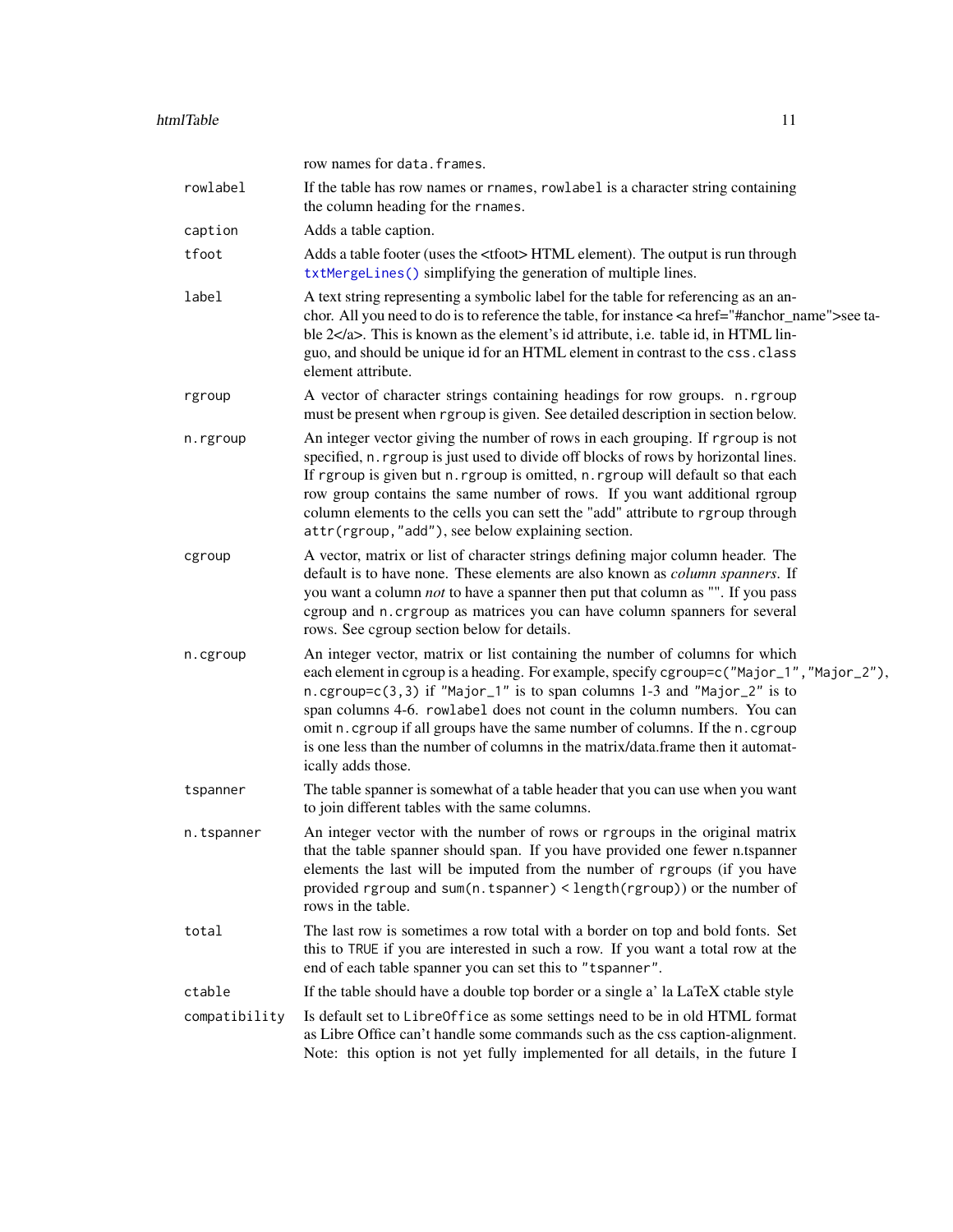<span id="page-11-0"></span>

|              | aim to generate a HTML-correct table and one that is aimed at Libre Office<br>compatibility. Word-compatibility is difficult as Word ignores most settings and<br>destroys all layout attempts (at least that is how my 2010 version behaves). You<br>can additinally use the options (htmlTableCompat = "html") if you want a<br>change to apply to the entire document. MS Excel sometimes misinterprets<br>certain cell data when opening HTML-tables (eg. 1/2 becomes 1. February).<br>To avoid this please specify the correct Microsoft Office format for each cell in<br>the table using the css.cell-argument. To make MS Excel interpret everything as<br>text use "mso-number-format:\"\@\"".                 |
|--------------|-------------------------------------------------------------------------------------------------------------------------------------------------------------------------------------------------------------------------------------------------------------------------------------------------------------------------------------------------------------------------------------------------------------------------------------------------------------------------------------------------------------------------------------------------------------------------------------------------------------------------------------------------------------------------------------------------------------------------|
| cspan.rgroup | The number of columns that an rgroup should span. It spans by default all<br>columns but you may want to limit this if you have column colors that you want<br>to retain.                                                                                                                                                                                                                                                                                                                                                                                                                                                                                                                                               |
| escape.html  | logical: should HTML characters be escaped? Defaults to FALSE.                                                                                                                                                                                                                                                                                                                                                                                                                                                                                                                                                                                                                                                          |
| .            | Passed on to print.htmlTable function and any argument except the useViewer<br>will be passed on to the base:: $cat()$ functions arguments. <i>Note:</i> as of version<br>2.0.0 styling options are still allowed but it is recommended to instead prepro-<br>cess your object with addHtmlTableStyle().                                                                                                                                                                                                                                                                                                                                                                                                                |
| useViewer    | If you are using RStudio there is a viewer thar can render the table within that is<br>envoced if in base::interactive() mode. Set this to FALSE if you want to re-<br>move that functionality. You can also force the function to call a specific viewer<br>by setting this to a viewer function, e.g. useViewer = utils: : browseURL if<br>you want to override the default RStudio viewer. Another option that does<br>the same is to set the options (viewer=utils::browseURL) and it will de-<br>fault to that particular viewer (this is how RStudio decides on a viewer). Note:<br>If you want to force all output to go through the base:: $cat()$ the set [op-<br>tions][base::options](htmlTable.cat = TRUE). |

# Value

string Returns a string of class htmlTable

# Multiple rows of column spanners cgroup

If you want to have a column spanner in multiple levels you can set the cgroup and n.cgroup arguments to a matrix or list.

If the different levels have different number of elements and you have provided a *matrix* you need to set the ones that lack elements to NA. For instance cgroup = rbind(c("first", "second",NA),c("a","b","c")). And the corresponding n.cgroup would be n.cgroup = rbind(c(1,2,NA),c(2,1,2)). for a table consisting of 5 columns. The "first" spans the first two columns, the "second" spans the last three columns, "a" spans the first two, "b" the middle column, and "c" the last two columns.

It is recommended to use list as you will not have to bother with the NA.

If you want leave a cgroup empty then simply provide "" as the cgroup.

#### The rgroup argument

The rgroup allows you to smoothly group rows. Each row within a group receives an indention of two blank spaces and are grouped with their corresponding rgroup element. The sum(n.rgroup)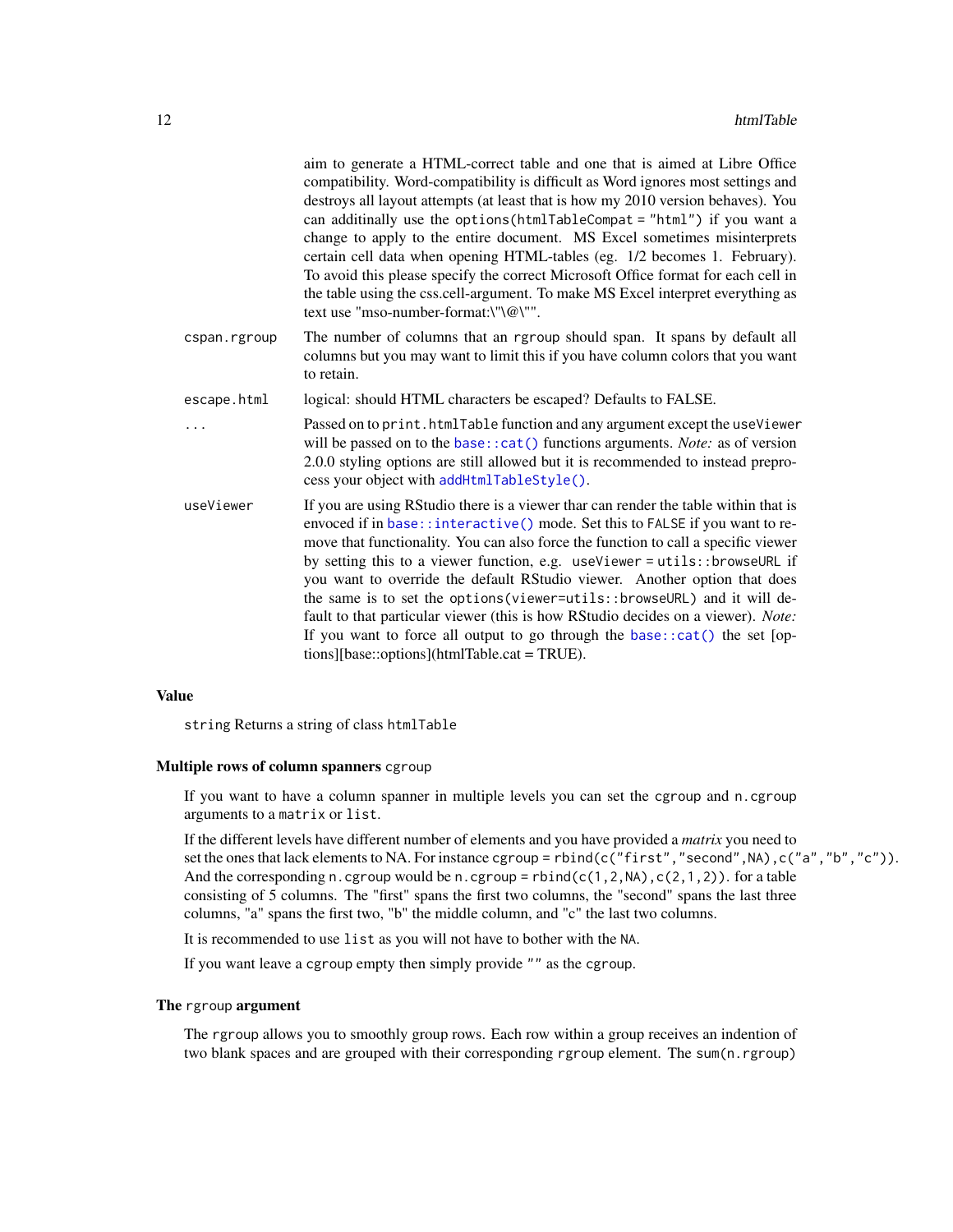#### <span id="page-12-0"></span>htmlTable 13

should always be equal or less than the matrix rows. If less then it will pad the remaining rows with either an empty rgroup, i.e. an "" or if the rgroup is one longer than the n. rgroup the last n. rgroup element will be calculated through  $nrow(x)$  -sum(n. rgroup) in order to make the table generating smoother.

#### The add attribute to rgroup

You can now have an additional element at the rgroup level by specifying the attr(rgroup, 'add'). The value can either be a vector, a list, or a matrix. See vignette("general", package = "htmlTable") for examples.

- A vector of either equal number of rgroups to the number of rgroups that aren't empty, i.e. rgroup[rgroup != ""]. Or a named vector where the name must correspond to either an rgroup or to an rgroup number.
- A list that has exactly the same requirements as the vector. In addition to the previous we can also have a list with column numbers within as names within the list.
- A matrix with the dimension nrow(x) x ncol(x) or nrow(x) x 1 where the latter is equivalent to a named vector. If you have rownames these will resolve similarly to the names to the list/vector arguments. The same thing applies to colnames.

#### Important knitr-note

This function will only work with knitr outputting *HTML*, i.e. markdown mode. As the function returns raw HTML-code the compatibility with non-HTML formatting is limited, even with [pandoc.](https://pandoc.org/)

Thanks to the the [knitr::knit\\_print\(\)](#page-0-0) and the [knitr::asis\\_output\(\)](#page-0-0) the results='asis' is *no longer needed* except within for-loops. If you have a knitr-chunk with a for loop and use print() to produce raw HTML you must set the chunk option results='asis'. *Note*: the printfunction relies on the [base::interactive\(\)](#page-0-0) function for determining if the output should be sent to a browser or to the terminal. In vignettes and other directly knitted documents you may need to either set useViewer = FALSE alternatively set options(htmlTable.cat = TRUE).

#### RStudio's notebook

RStudio has an interactive notebook that allows output directly into the document. In order for the output to be properly formatted it needs to have the class of html. The htmlTable tries to identify if the environment is a notebook document (uses the **rstudioapi** and identifies if its a file with and Rmd file ending or if there is an element with html\_notebook). If you don't want this behavior you can remove it using the options(htmlTable.skip\_notebook = TRUE).

#### Table counter

If you set the option table\_counter you will get a Table 1,2,3 etc before each table, just set options(table\_counter=TRUE). If you set it to a number then that number will correspond to the start of the table\_counter. The table\_counter option will also contain the number of the last table, this can be useful when referencing it in text. By setting the option options (table\_counter\_str = "<br/>b>Table %s: </b>") you can manipulate the counter table text that is added prior to the actual caption. Note, you should use the [sprintf\(\)](#page-0-0) %s instead of %d as the software converts all numbers to characters for compatibility reasons. If you set options(table\_counter\_roman = TRUE) then the table counter will use Roman numerals instead of Arabic.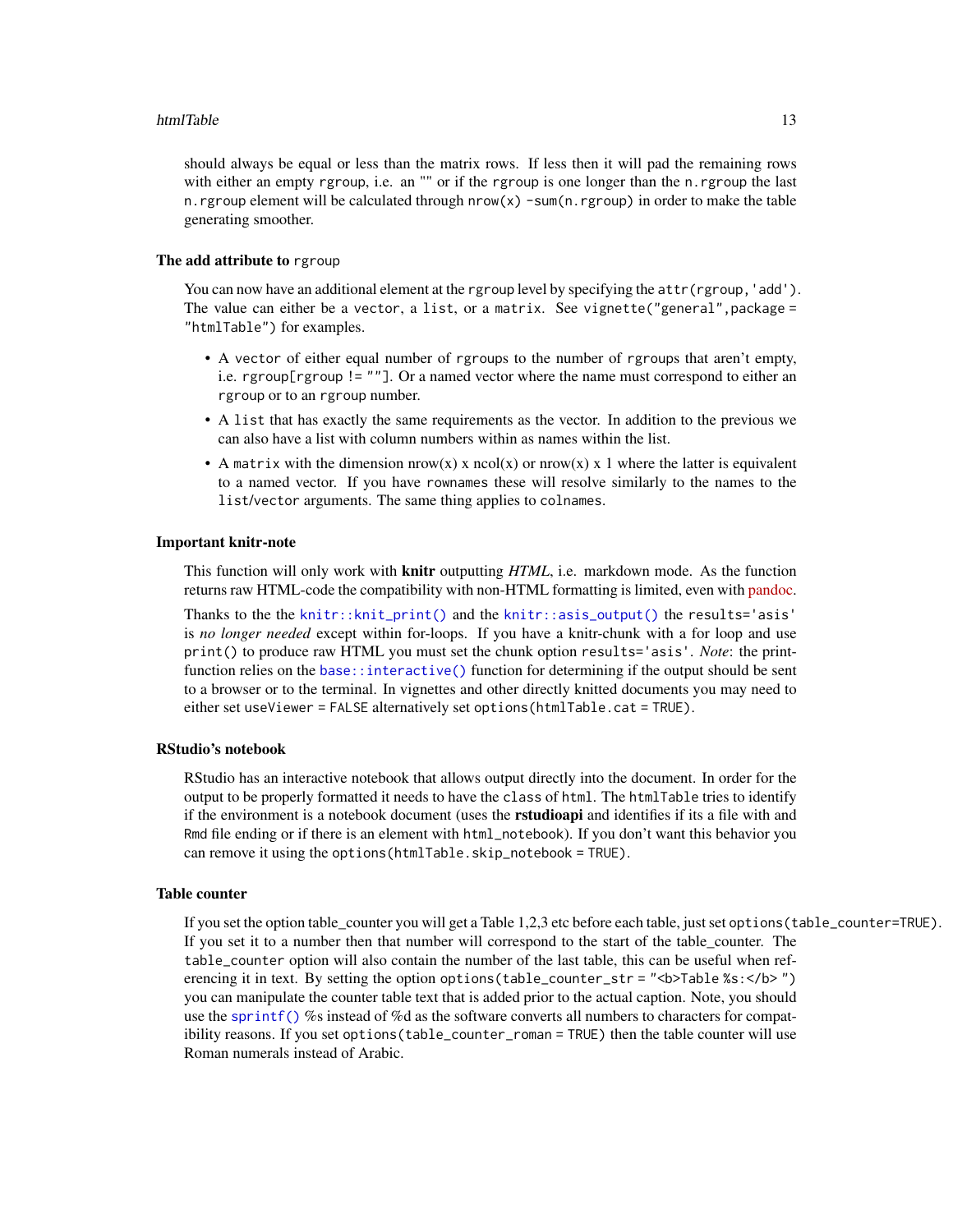#### Empty data frames

An empty data frame will result in a warning and output an empty table, provided that rgroup and n.rgroup are not specified. All other row layout options will be ignored.

#### **Options**

There are multiple options that can be set, here is a set of the perhaps most used

- table\_counter logical activates a counter for each table
- table\_counter\_roman logical if true the counter is in Roman numbers, i.e. I, II, III, IV...
- table\_counter\_str string the string used for generating the table counter text
- useViewer logical if viewer should be used fro printing the table
- htmlTable.cat logical if the output should be directly sent to cat()
- htmlTable.skip\_notebook logical skips the logic for detecting notebook
- htmlTable.pretty\_indentation logical there was some issues in previous Pandoc versions where HTML indentation caused everything to be interpreted as code. This seems to be fixed and if you want to look at the raw HTML code it is nice to have this set to TRUE so that the tags and elements are properly indented.
- htmlTableCompat string see parameter description

#### **Other**

*Copy-pasting:* As you copy-paste results into Word you need to keep the original formatting. Either right click and choose that paste option or click on the icon appearing after a paste. Currently the following compatibilities have been tested with MS Word 2016:

- Internet Explorer (v. 11.20.10586.0) Works perfectly when copy-pasting into Word
- RStudio (v. 0.99.448) Works perfectly when copy-pasting into Word. *Note:* can have issues with multi-line cgroups - see [bug](https://bugs.chromium.org/p/chromium/issues/detail?id=305130)
- Chrome (v. 47.0.2526.106) Works perfectly when copy-pasting into Word. *Note:* can have issues with multi-line cgroups - see [bug](https://bugs.chromium.org/p/chromium/issues/detail?id=305130)
- Firefox (v. 43.0.3) Works poorly looses font-styling, lines and general feel
- Edge (v. 25.10586.0.0) Works poorly looses lines and general feel

*Direct word processor opening:* Opening directly in Libre Office or Word is no longer recommended. You get much prettier results using the cut-and-paste option.

*Google docs*: Copy-paste directly into a Google docs document is handled rather well. This seems to work especially well when the paste comes directly from a Chrome browser.

*Note* that when using complex cgroup alignments with multiple levels not every browser is able to handle this. For instance the RStudio webkit browser seems to have issues with this and a [bug has](https://bugs.chromium.org/p/chromium/issues/detail?id=305130) [been filed.](https://bugs.chromium.org/p/chromium/issues/detail?id=305130)

As the table uses HTML for rendering you need to be aware of that headers, row names, and cell values should try respect this for optimal display. Browsers try to compensate and frequently the tables still turn out fine but it is not advised. Most importantly you should try to use & lt; instead of < and &gt; instead of >. You can find a complete list of HTML characters [here.](https://ascii.cl/htmlcodes.htm)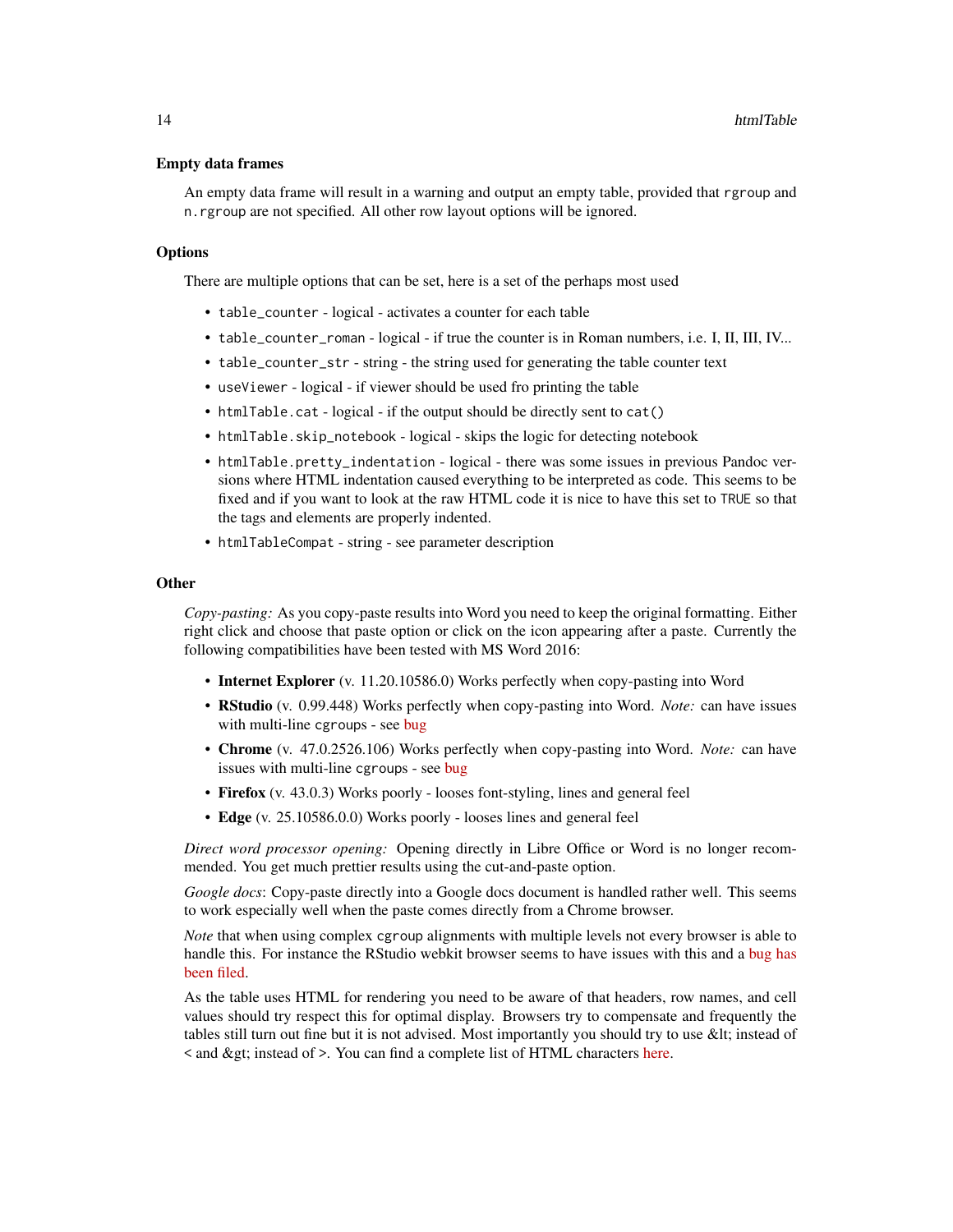#### <span id="page-14-0"></span>htmlTable 15

Lastly, I want to mention that function was inspired by the  $Hmisc$ : latex() that can be an excellent alternative if you wish to switch to PDF-output. For the sibling function [tidyHtmlTable\(\)](#page-27-1) you can directly switch between the two using the table\_fn argument.

# See Also

[addHtmlTableStyle\(\)](#page-1-1), [setHtmlTableTheme\(\)](#page-23-1), [tidyHtmlTable\(\)](#page-27-1). [txtMergeLines\(\)](#page-32-1), [Hmisc::latex\(\)](#page-0-0) Other table functions: [tblNoLast\(](#page-26-1)), [tblNoNext\(](#page-26-2))

# Examples

```
library(magrittr)
# Basic example
output <- matrix(1:4,
                 ncol = 2.
                 dimnames = list(list("Row 1", "Row 2"),
                                 list("Column 1", "Column 2")))
htmlTable(output)
invisible(readline(prompt = "Press [enter] to continue"))
# An advanced output
output \leq matrix(ncol = 6, nrow = 8)
for (nr in 1:nrow(output)) {
 for (nc in 1:ncol(output)) {
   output[nr, nc] <-
     paste0(nr, ":", nc)
 }
}
output %>% addHtmlTableStyle(align = "r",
                             col.columns = c(rep("none", 2),
                                             rep("#F5FBFF", 4)),
                             col.rgroup = c("none", "#F7F7F7"),
                             css.cell = "padding-left: .5em; padding-right: .2em;") %>%
 htmlTable(header = paste(c("1st", "2nd",
                              "3rd", "4th",
                              "5th", "6th"),
                            "\mathsf{hdr}"),
            rnames = paste(c("1st", "2nd","3rd",
                             paste0(4:8, "th")),
                           "row"),
            rgroup = paste("Group", LETTERS[1:3]),
            n.rgroup = c(2, 4, nrow(output) - 6),
            cgroup = rbind(c("", "Column spanners", NA),
                           c("", "Cgroup 1", "Cgroup 2†")),
            n.cgroup = rbind(c(1, 2, NA)),c(2,2,2),
            caption = "Basic table with both column spanners (groups) and row groups",
            tfoot = "dagger; A table footer commment",
```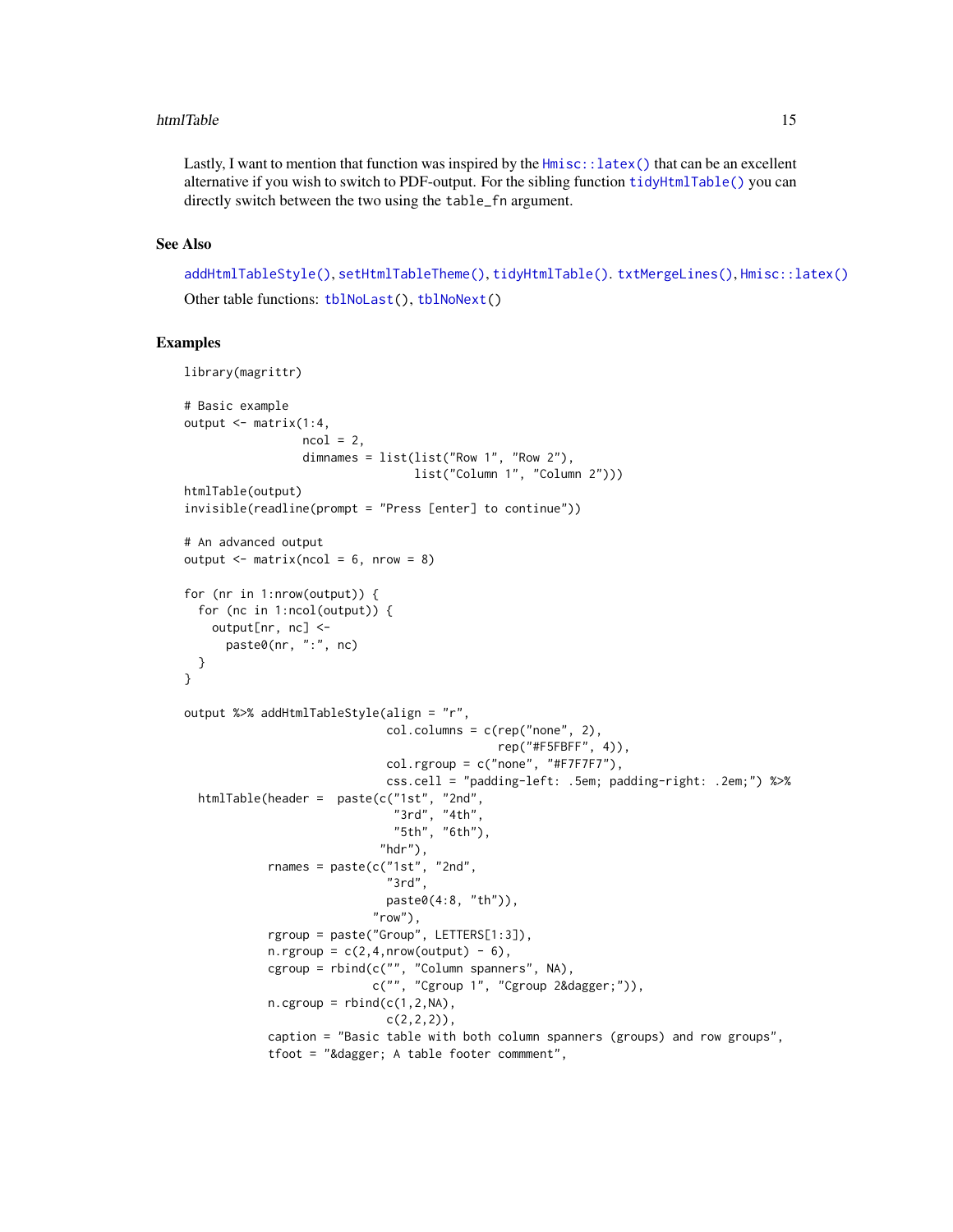```
cspan.rgroup = 2)
invisible(readline(prompt = "Press [enter] to continue"))
# An advanced empty table
suppressWarnings({
 matrix(ncol = 6,nrow = 0) %>%
    addHtmlTableStyle(col.columns = c(rep("none", 2),
                                      rep("#F5FBFF", 4)),
                      col.rgroup = c("none", "#F7F7F7"),css.cell = "padding-left: .5em; padding-right: .2em;") %>%
   htmlTable(align = "r",
             header = pastec("1st", "2nd")"3rd", "4th",
                                "5th", "6th"),
                              "hdr"),
              cgroup = rbind(c("", "Column spanners", NA),
                             c("", "Cgroup 1", "Cgroup 2†")),
              n.cgroup = rbind(c(1, 2, NA)),c(2,2,2),
         caption = "Basic empty table with column spanners (groups) and ignored row colors",
              tfoot = "dagger; A table footer comment",cspan.rgroup = 2)
})
invisible(readline(prompt = "Press [enter] to continue"))
# An example of how to use the css.cell for header styling
simple_output \leq matrix(1:4, ncol = 2)
simple_output %>%
 addHtmlTableStyle(css.cell = rbind(rep("background: lightgrey; font-size: 2em;",
                                         times = ncol(simple_output)),
                                     matrix("",
                                            ncol = ncol(simple_output),
                                            nrow = nrow(simple_output)))) %>%
 htmlTable(header = LETTERS[1:2])
invisible(readline(prompt = "Press [enter] to continue"))
# See vignette("tables", package = "htmlTable")
# for more examples, also check out tidyHtmlTable() that manages
```
# the group arguments for you through tidy-select syntax

<span id="page-15-1"></span>htmlTableWidget *htmlTable with pagination widget*

#### Description

This widget renders a table with pagination into an htmlwidget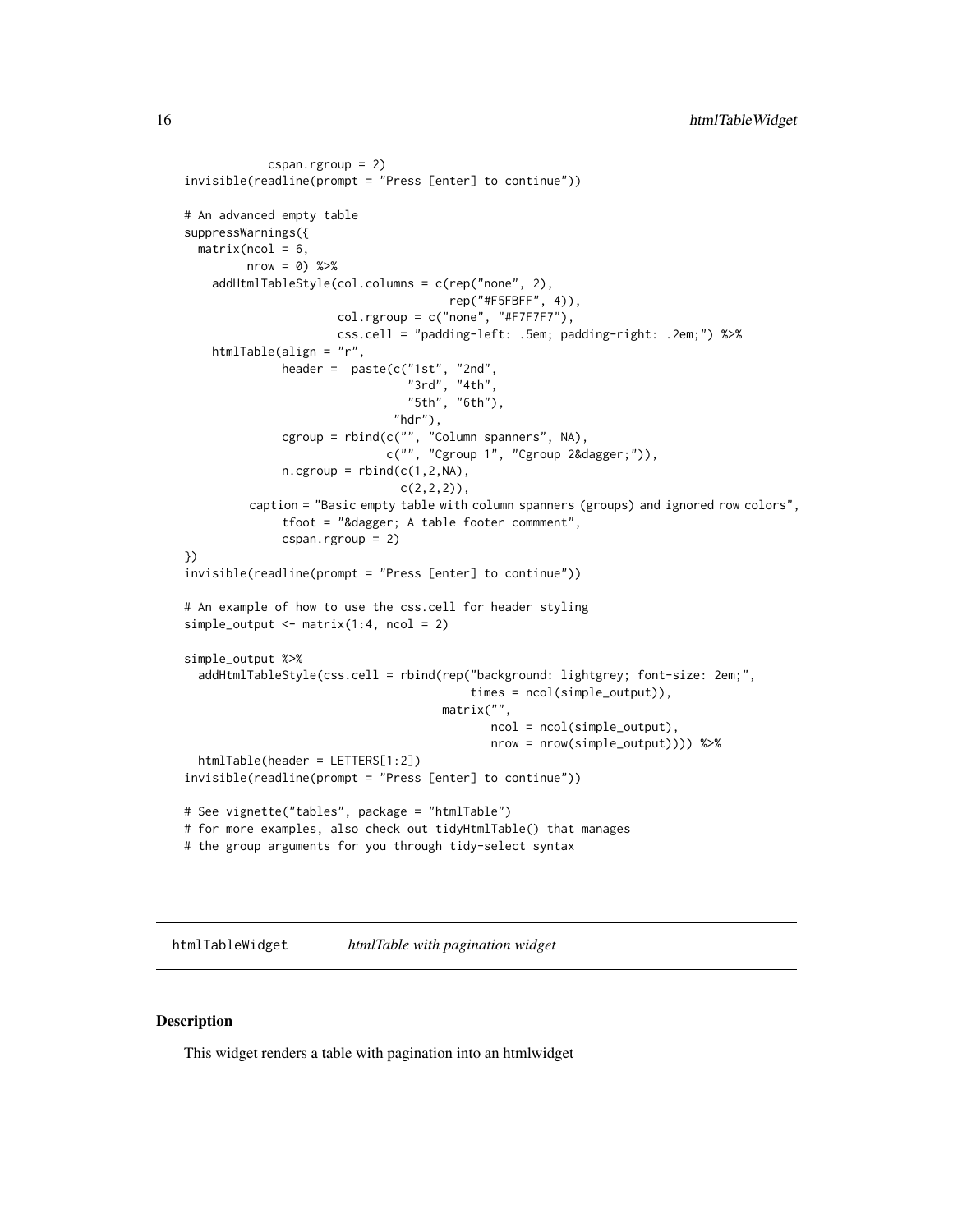# <span id="page-16-0"></span>htmlTableWidget-shiny 17

# Usage

```
htmlTableWidget(
  x,
 number_of_entries = c(10, 25, 100),width = NULL,
 height = NULL,elementId = NULL,...
\mathcal{L}
```
# Arguments

| $\mathsf{x}$      | A data frame to be rendered                                                                                                                                                                                       |  |
|-------------------|-------------------------------------------------------------------------------------------------------------------------------------------------------------------------------------------------------------------|--|
| number_of_entries |                                                                                                                                                                                                                   |  |
|                   | a numeric vector with the number of entries per page to show. If there is more<br>than one number given, the user will be able to show the number of rows per<br>page in the table.                               |  |
| width             | Fixed width for widget (in css units). The default is NULL, which results in<br>intelligent automatic sizing based on the widget's container.                                                                     |  |
| height            | Fixed height for widget (in css units). The default is NULL, which results in<br>intelligent automatic sizing based on the widget's container.                                                                    |  |
| elementId         | Use an explicit element ID for the widget (rather than an automatically generated<br>one). Useful if you have other JavaScript that needs to explicitly discover and<br>interact with a specific widget instance. |  |
| $\cdots$          | Additional parameters passed to htmlTable                                                                                                                                                                         |  |

# Value

an htmlwidget showing the paginated table

htmlTableWidget-shiny *Shiny bindings for htmlTableWidget*

# Description

Output and render functions for using htmlTableWidget within Shiny applications and interactive Rmd documents.

# Usage

```
htmlTableWidgetOutput(outputId, width = "100%", height = "400px")
renderHtmlTableWidget(expr, env = parent.frame(), quoted = FALSE)
```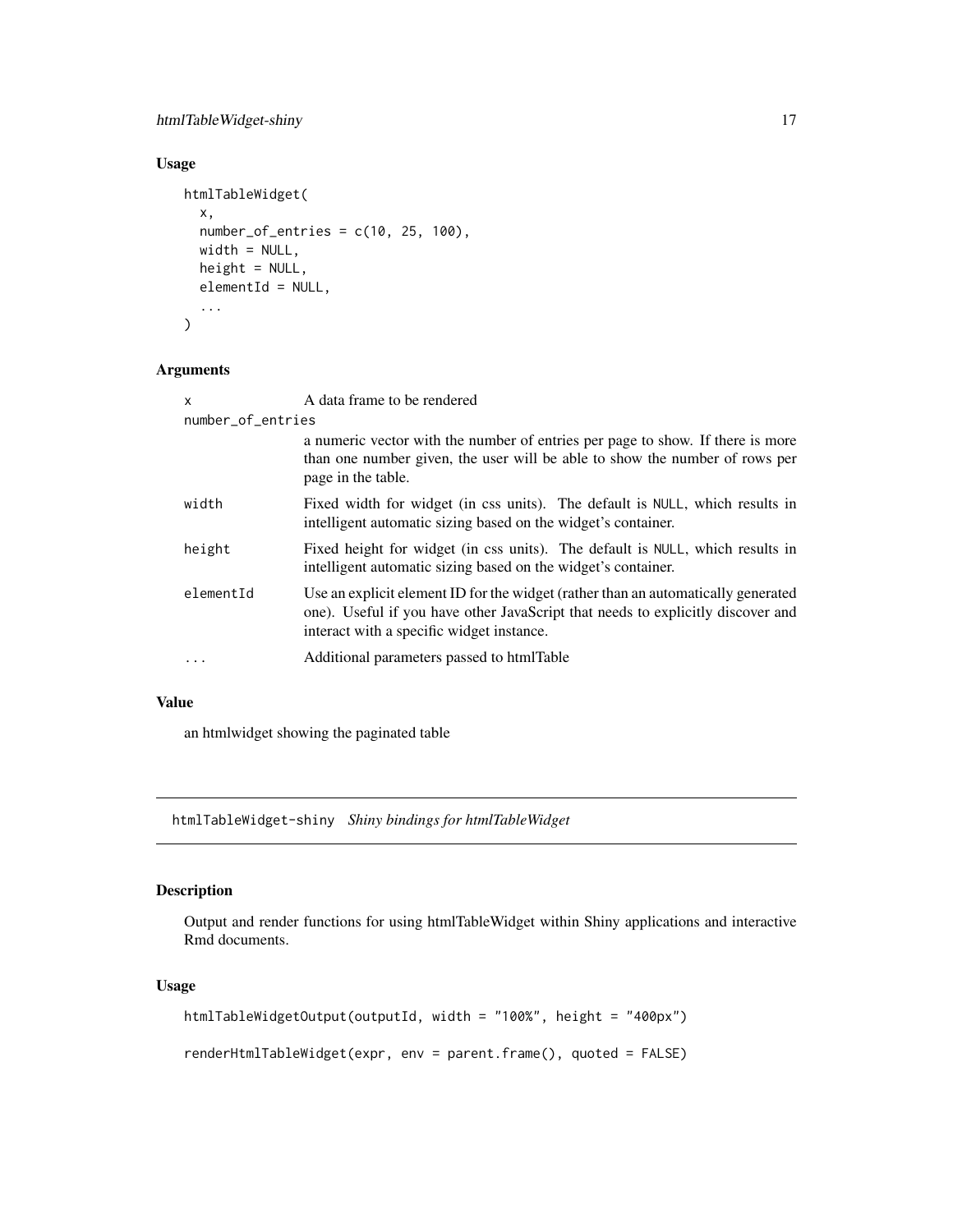# <span id="page-17-0"></span>Arguments

| output variable to read from                                                                                                      |
|-----------------------------------------------------------------------------------------------------------------------------------|
| Must be a valid CSS unit (like '100%', '400px', 'auto') or a number, which<br>will be coerced to a string and have 'px' appended. |
| An expression that generates a htmlTableWidget()                                                                                  |
| The environment in which to evaluate expr.                                                                                        |
| Is expr a quoted expression (with $\text{quote}()$ )? This is useful if you want to save<br>an expression in a variable.          |
|                                                                                                                                   |

# Examples

```
## Not run:
# In the UI:
htmlTableWidgetOutput("mywidget")
# In the server:
renderHtmlTableWidget({
  htmlTableWidget(iris)
})
## End(Not run)
```
innerJoinByCommonCols *A simple function for joining two tables by their intersected columns*

# Description

A simple function for joining two tables by their intersected columns

# Usage

```
innerJoinByCommonCols(x, y)
```
# Arguments

| x   | data.frame |
|-----|------------|
| - V | data.frame |

# Value

data.frame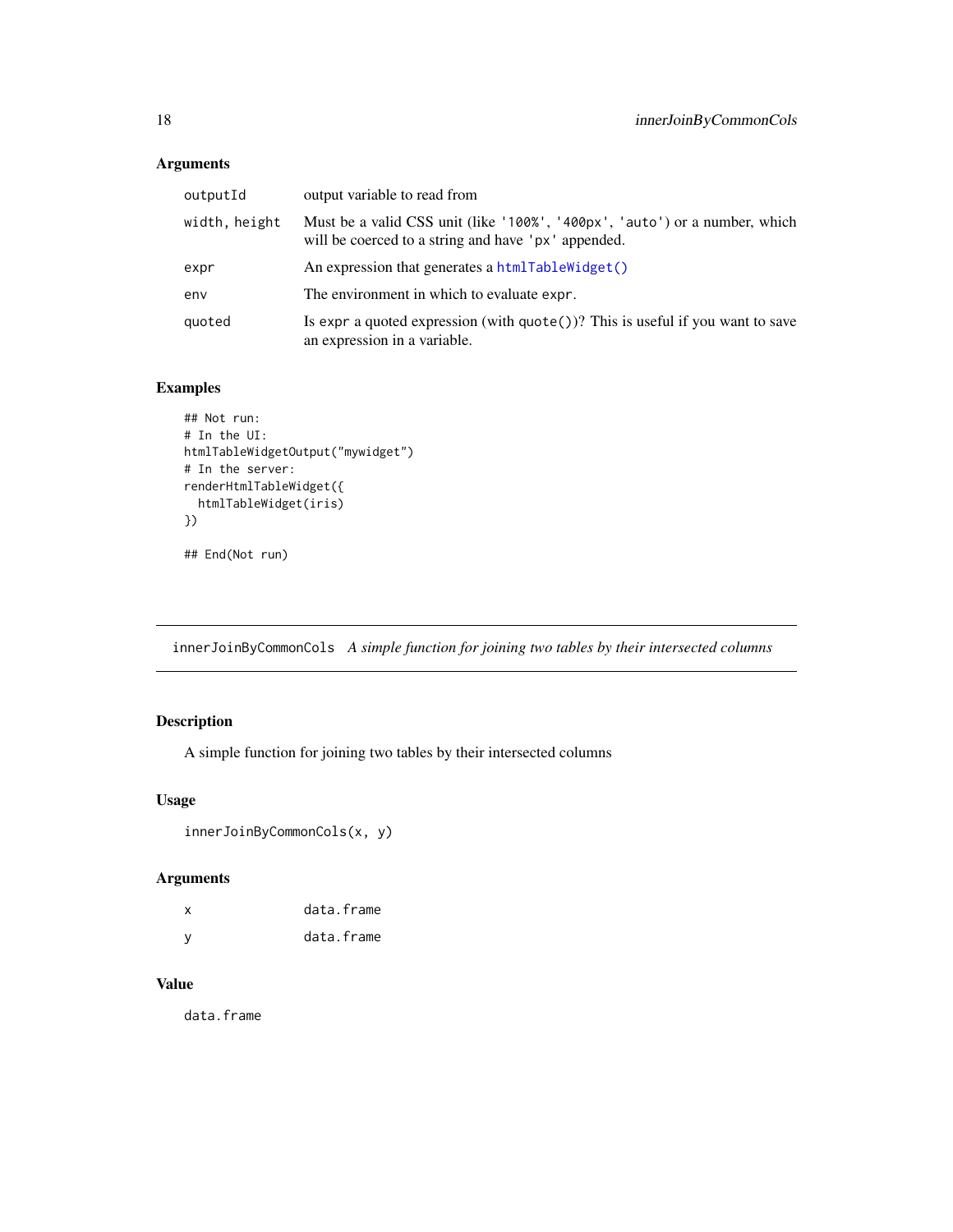<span id="page-18-0"></span>interactiveTable *An interactive table that allows you to limit the size of boxes*

# Description

This function wraps the htmlTable and adds JavaScript code for toggling the amount of text shown in any particular cell.

#### Usage

```
interactiveTable(
  x,
  ...,
  txt.maxlen = 20,
 button = getOption("htmlTable.interactiveTable.button", default = FALSE),
 minimized.columns,
  js.scripts = c()
\mathcal{L}## S3 method for class 'htmlTable'
interactiveTable(
  tbl,
  txt.maxlen = 20,
  button = getOption("htmlTable.interactiveTable.button", default = FALSE),
 minimized.columns = NULL,
  js.scripts = c()\lambda## S3 method for class 'interactiveTable'
knit_print(x, \ldots)## S3 method for class 'interactiveTable'
print(x, useViewer, ...)
```
# Arguments

| $\mathsf{x}$      | The interactive table that is to be printed                                                                                                                                        |  |
|-------------------|------------------------------------------------------------------------------------------------------------------------------------------------------------------------------------|--|
| $\ddots$          | The exact same parameters as htmlTable() uses                                                                                                                                      |  |
| txt.maxlen        | The maximum length of a text                                                                                                                                                       |  |
| button            | Indicator if the cell should be clickable or if a button should appear with a<br>plus/minus                                                                                        |  |
| minimized.columns |                                                                                                                                                                                    |  |
|                   | Notifies if any particular columns should be collapsed from start                                                                                                                  |  |
| is.scripts        | If you want to add your own JavaScript code you can just add it here. All code is<br>merged into one string where each section is wrapped in it's own <scrip><br/>element.</scrip> |  |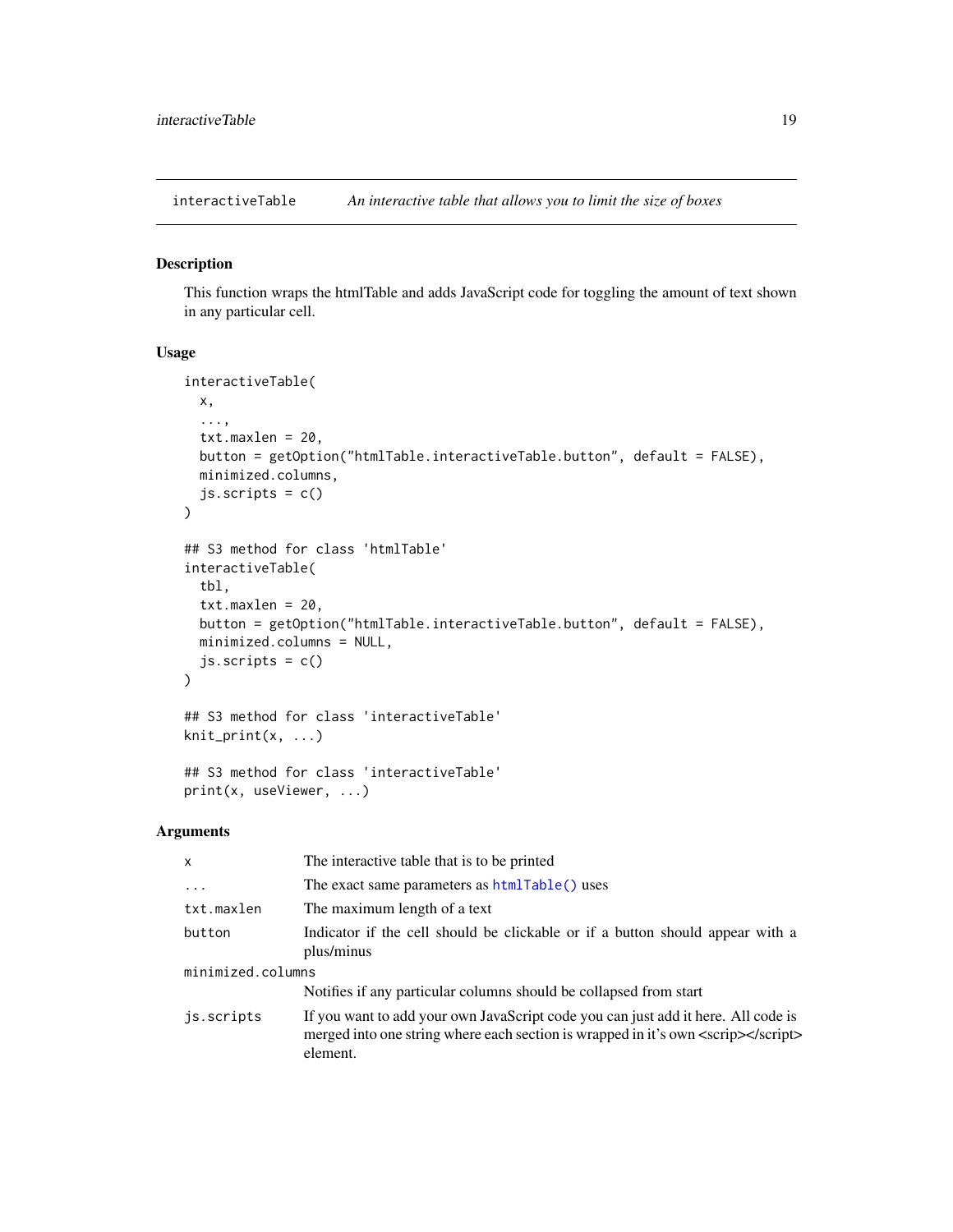<span id="page-19-0"></span>tbl An htmlTable object can be directly passed into the function

useViewer If you are using RStudio there is a viewer thar can render the table within that is envoced if in [base::interactive\(\)](#page-0-0) mode. Set this to FALSE if you want to remove that functionality. You can also force the function to call a specific viewer by setting this to a viewer function, e.g. useViewer = utils::browseURL if you want to override the default RStudio viewer. Another option that does the same is to set the options(viewer=utils::browseURL) and it will default to that particular viewer (this is how RStudio decides on a viewer). *Note:* If you want to force all output to go through the base:: $cat()$  the set [options][base::options](htmlTable.cat = TRUE).

#### Value

An htmlTable with a javascript attribute containing the code that is then printed

#### Examples

```
library(magrittr)
# A simple output
long_txt <- "Lorem ipsum dolor sit amet, consectetur adipiscing elit,
sed do eiusmod tempor incididunt ut labore et dolore magna aliqua.
Ut enim ad minim veniam, quis nostrud exercitation ullamco laboris nisi
ut aliquip ex ea commodo consequat. Duis aute irure dolor in reprehenderit
in voluptate velit esse cillum dolore eu fugiat nulla pariatur. Excepteur
sint occaecat cupidatat non proident, sunt in culpa qui officia deserunt
mollit anim id est laborum"
short_txt <- gsub("(^c[^c.]+).*", "\\1", long.txt)cbind(rep(short_txt, 2),
     rep(long_txt, 2)) %>%
 addHtmlTableStyle(col.rgroup = c("#FFF", "#EEF")) %>%
 interactiveTable(minimized.columns = ncol(.),
                  header = c("Short", "Long"),
                   rnames = c("First", "Second"))
```
prBindDataListIntoColumns

*Merge columns into a tibble*

#### Description

Almost the same as  $t_{\text{libble}}:t_{\text{libble}}()$  but it solves the issue with some of the arguments being columns and some just being vectors.

#### Usage

prBindDataListIntoColumns(dataList)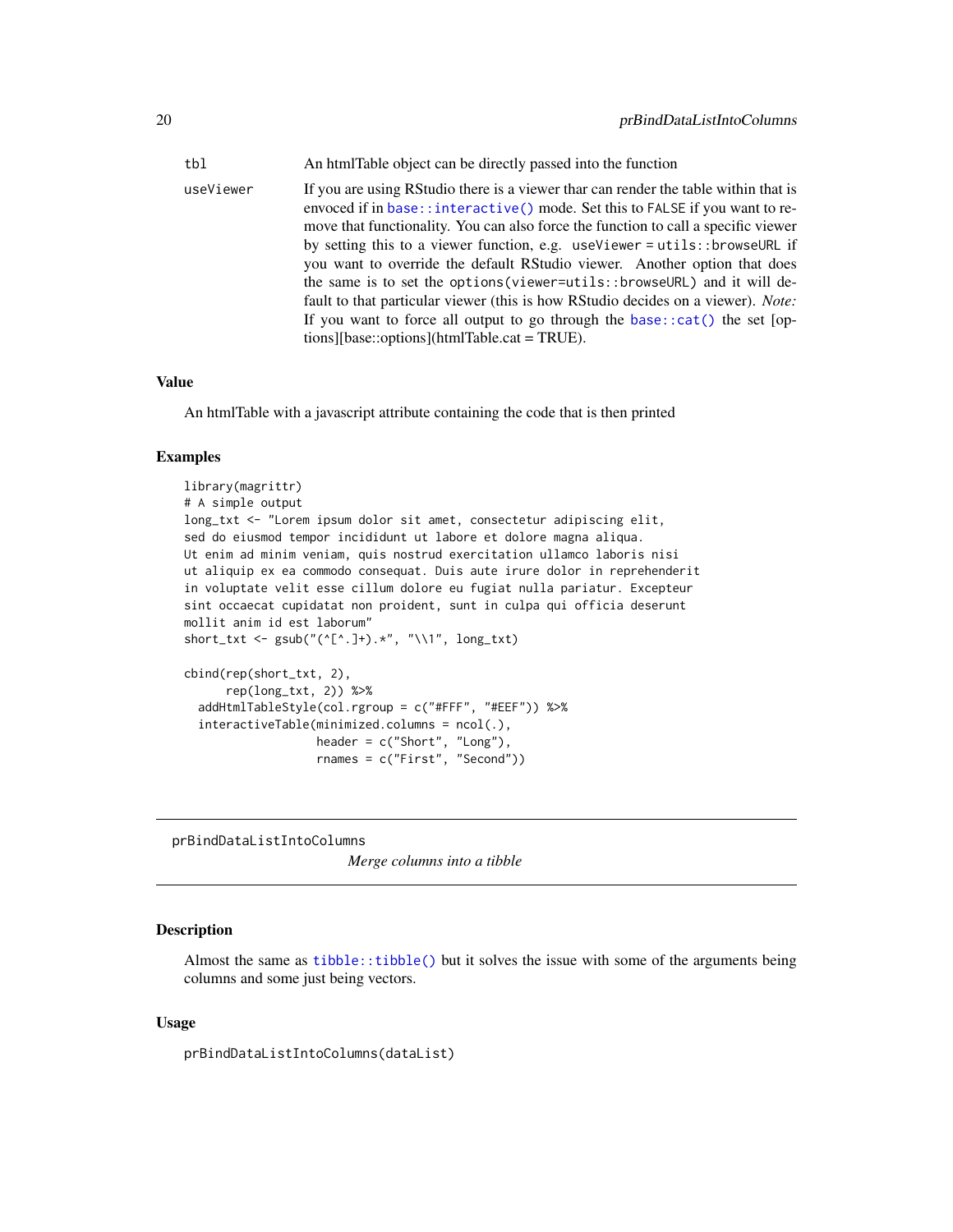# <span id="page-20-0"></span>prConvertDfFactors 21

# Arguments

dataList list with the columns/data.frames

# Value

data.frame object

prConvertDfFactors *Convert all factors to characters to print them as they expected*

# Description

Convert all factors to characters to print them as they expected

# Usage

```
prConvertDfFactors(x)
```
# Arguments

x The matrix/data.frame with the data. For the print and knit\_print it takes a string of the class htmlTable as x argument.

#### Value

The data frame with factors as characters

prepGroupCounts *Retrieves counts for rgroup, cgroup, & tspanner arguments*

# Description

This function is a wrapper to base:  $rle()$  that does exactly this but is a little too picky about input values.

# Usage

prepGroupCounts(x)

# Arguments

x The vector to process

# Value

list(n = rle\$lengths,names = rle\$values)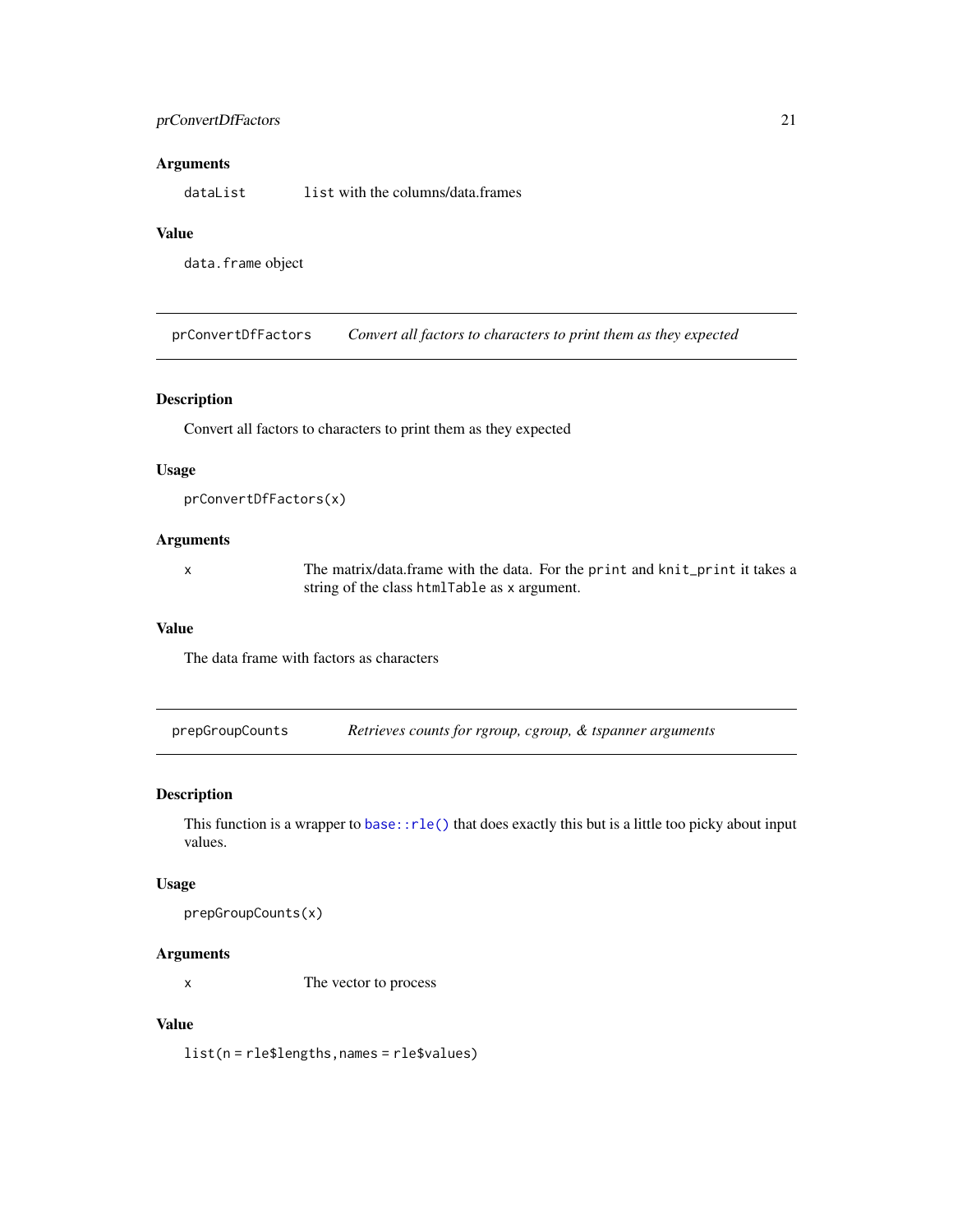# Examples

```
prepGroupCounts(c(1:3, 3:1))
```
prEscapeHtml *Remove html entities from table*

# Description

Removes the htmlEntities from table input data. Note that this also replaces \$ signs in order to remove the MathJax issue.

# Usage

prEscapeHtml(x)

# Arguments

x The matrix/data.frame with the data. For the print and knit\_print it takes a string of the class htmlTable as x argument.

# Value

x without the html entities

# See Also

Other hidden helper functions for htmlTable: [prAddCells\(](#page-0-0)), [prAddEmptySpacerCell\(](#page-0-0)), [prAddSemicolon2StrEnd\(](#page-0-0)), [prGetCgroupHeader\(](#page-0-0)), [prGetRowlabelPos\(](#page-0-0)), [prGetStyle\(](#page-0-0)), [prPrepInputMatrixDimensions\(](#page-0-0)), [prPrepareAlign\(](#page-0-0)), [prPrepareCgroup\(](#page-0-0)), [prTblNo\(](#page-0-0))

```
prExtractElementsAndConvertToTbl
```
*Extract the elements and generate a table with unique elements*

# Description

Extract the elements and generate a table with unique elements

# Usage

```
prExtractElementsAndConvertToTbl(x, elements)
```
#### Arguments

| $\mathbf{x}$ | list with columns to be joined          |
|--------------|-----------------------------------------|
| elements     | char vector with the elements to select |

<span id="page-21-0"></span>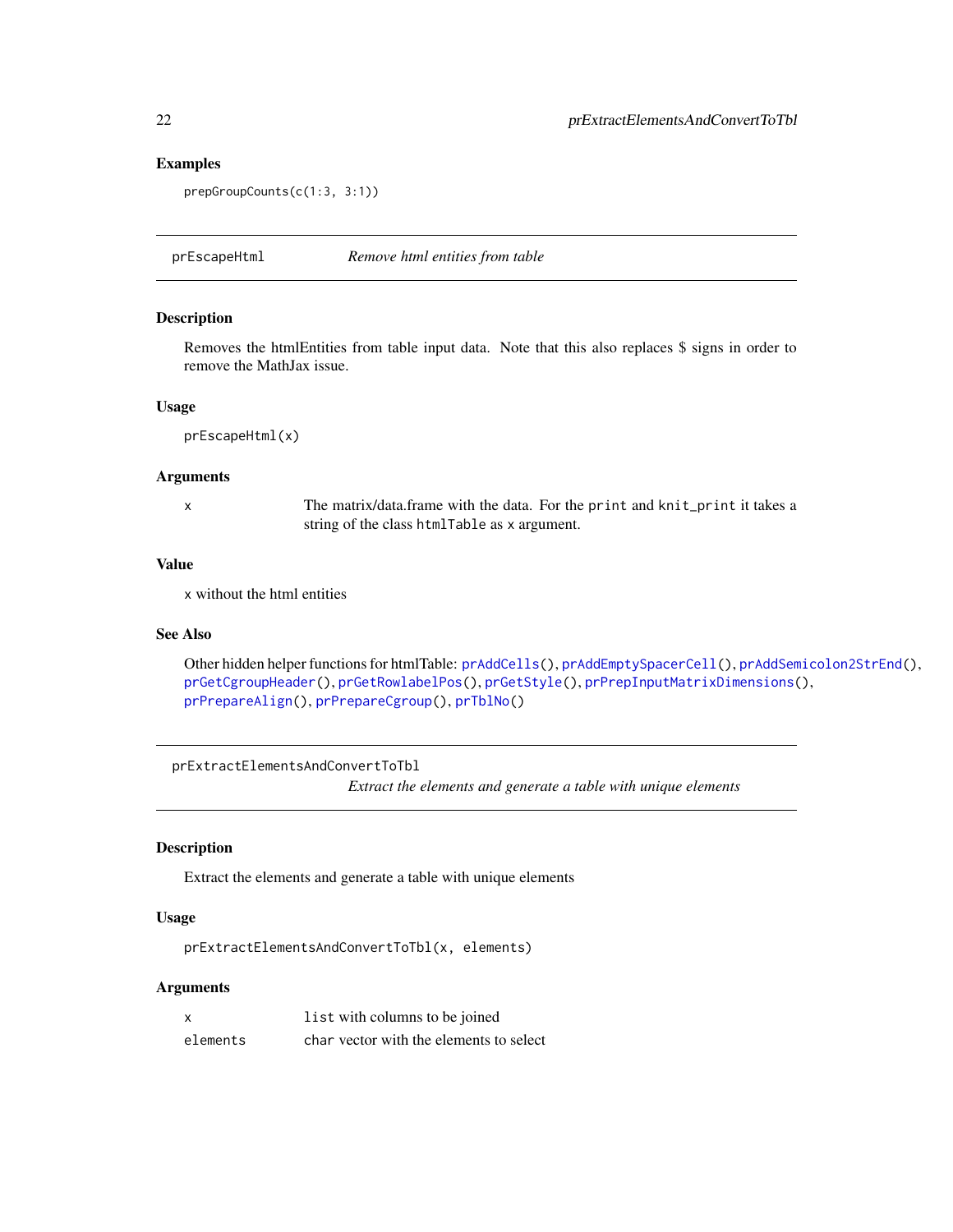#### <span id="page-22-0"></span>Description

For the vignettes there is a dataset downloaded by using the get\_pxweb\_data() call. The data is from SCB [\(Statistics Sweden\)](https://scb.se/) and downloaded using the [pxweb package:](https://github.com/rOpenGov/pxweb)

#### Author(s)

Max Gordon <max@gforge.se>

#### References

<https://scb.se>

# Examples

```
## Not run:
# The data was generated through downloading via the API
library(pxweb)
# Get the last 15 years of data (the data always lags 1 year)
current_year <- as.integer(format(Sys.Date(), "%Y")) -1
SCB <- get_pxweb_data(
 url = "http://api.scb.se/OV0104/v1/doris/en/ssd/BE/BE0101/BE0101B/BefolkningMedelAlder",
 dims = list(Region = c('00', '01', '03', '25'),
              Kon = c('1', '2'),ContentsCode = c('BE0101G9'),
              Tid = (current_year-14):current_year),
  clean = TRUE)
# Some cleaning was needed before use
SCB$region <- factor(substring(as.character(SCB$region), 4))
Swe_ltrs \leq c("å" = "å",
               "^{\text{A}}" = "&\text{Aring};","ä" = "&sum1;","\tilde{A}" = "&Aum1;","ö" = "\text{\text{\texttt{Round}}};",
               "\ddot{0}" = "80um1;")for (i in 1:length(Swe_ltrs)){
  levels(SCB$region) <- gsub(names(Swe_ltrs)[i],
              Swe_ltrs[i],
              levels(SCB$region))
}
save(SCB, file = "data/SCB.rda")
## End(Not run)
```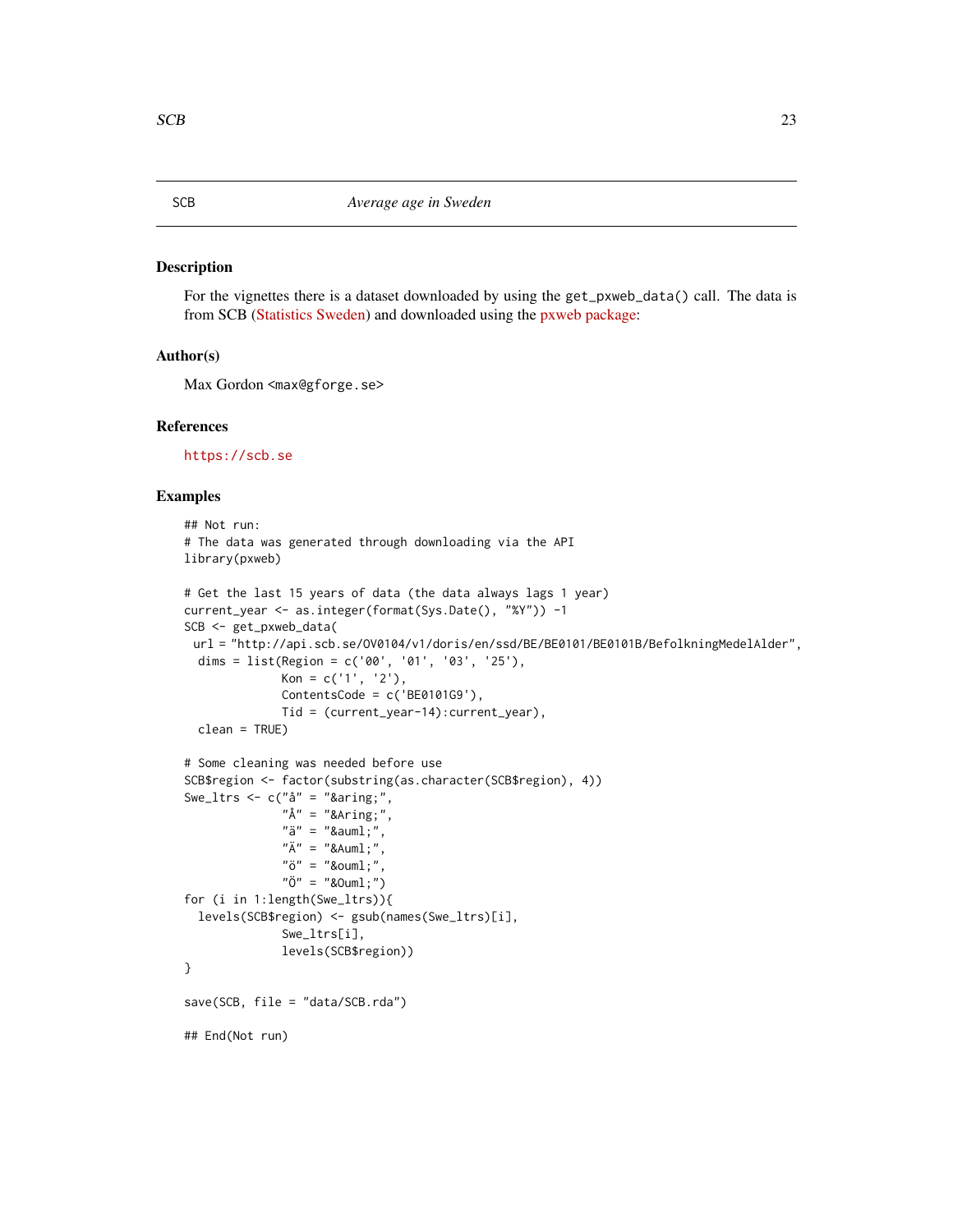<span id="page-23-1"></span><span id="page-23-0"></span>

# Description

The theme guides many of the non-data objects visual appearance. The theme can be over-ridden by settings for each table. Too get a more complete understanding of the options, see [addHtmlTableStyle\(\)](#page-1-1).

#### Usage

```
setHtmlTableTheme(
  theme = NULL,
  align = NULL,
  align.header = NULL,
  align.cgroup = NULL,
  css.rgroup = NULL,
  css.rgroup.sep = NULL,
  css.tspanner = NULL,
  css.tspanner.sep = NULL,
  css.total = NULL,
  \text{css.cell} = \text{NULL},
  css.cgroup = NULL,
  css.header = NULL,
  css.header.border_bottom = NULL,
  css.class = NULL,
  css.table = NULL,
  pos.rowlabel = NULL,
 pos.caption = NULL,
  col.rgroup = NULL,
  col.columns = NULL,
  padding.rgroup = NULL,
  padding.tspanner = NULL,
  spacer.celltype = NULL,
  spacer.css.cgroup.bottom.border = NULL,
  spacer.css = NULL,
  spacer.content = NULL
\lambda
```
#### Arguments

| theme | A list containing all the styles or a string that is matched to some of the preset<br>style (See details below in the <i>Theme options</i> section). <i>Note:</i> the full name of<br>the theme is not required as they are matched using $base::match.argv()$ . |
|-------|------------------------------------------------------------------------------------------------------------------------------------------------------------------------------------------------------------------------------------------------------------------|
| align | A character strings specifying column alignments, defaulting to 'c' to center.<br>Valid chars for alignments are $l = left$ , $c = center$ and $r = right$ . You can also<br>specify align=' $c/c'$ and other LaTeX tabular formatting. If you want to set       |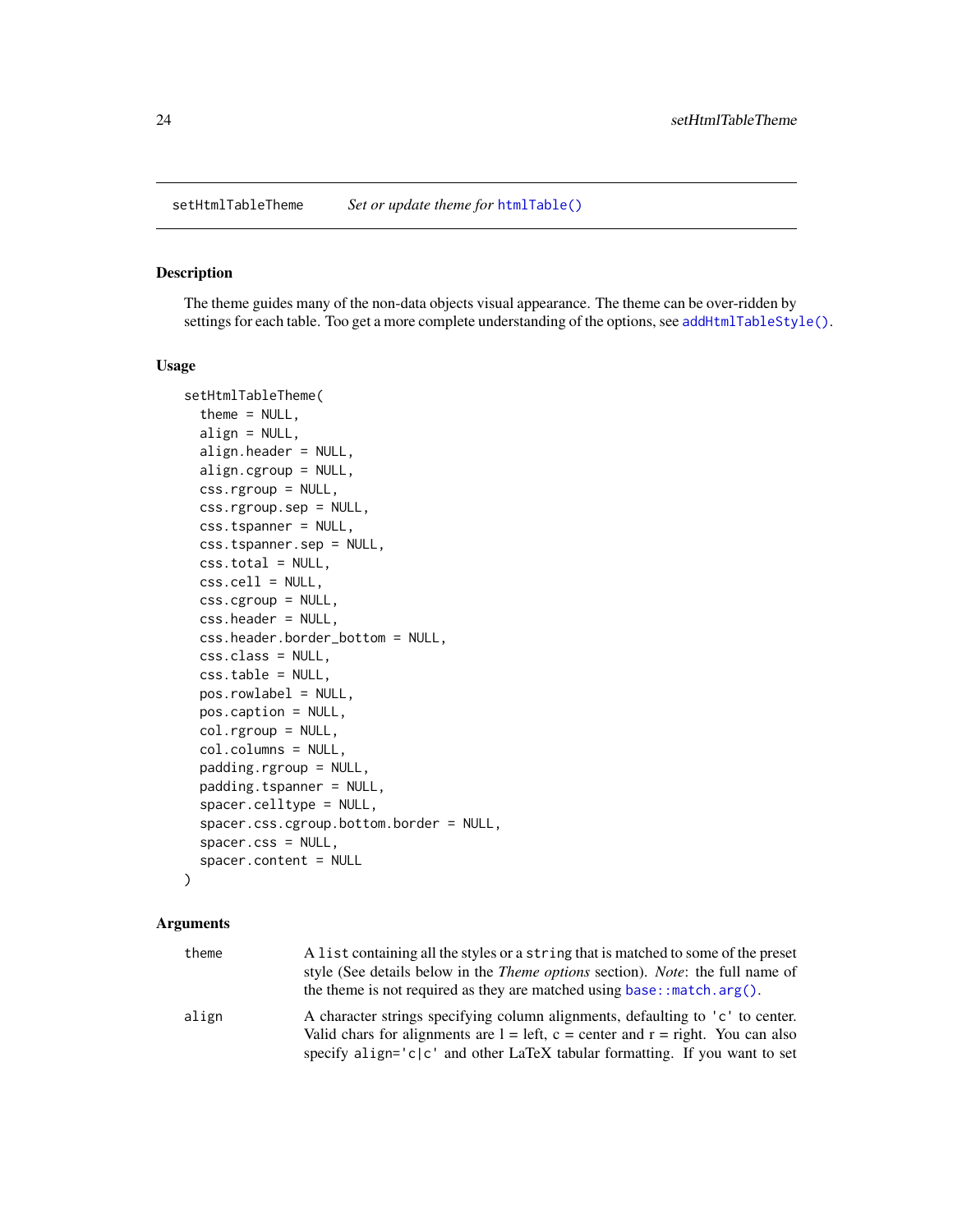the alignment of the rownames this string needst to be  $ncol(x) + 1$ , otherwise it automatically pads the string with a left alignment for the rownames.

| align.header | A character strings specifying alignment for column header, defaulting to cen- |
|--------------|--------------------------------------------------------------------------------|
|              | tered, i.e. [paste][base::paste](rep('c',ncol(x)),collapse=").                 |

align.cgroup The justification of the cgroups

css.rgroup CSS style for the rgroup, if different styles are wanted for each of the rgroups you can just specify a vector with the number of elements.

css.rgroup.sep The line between different rgroups. The line is set to the TR element of the lower rgroup, i.e. you have to set the border-top/padding-top etc to a line with the expected function. This is only used for rgroups that are printed. You can specify different separators if you give a vector of rgroup - 1 length (this is since the first rgroup doesn't have a separator).

css.tspanner The CSS style for the table spanner.

css.tspanner.sep

The line between different spanners.

- css.total The css of the total row if such is activated.
- css.cell The css.cell element allows you to add any possible CSS style to your table cells. See section below for details.
- css.cgroup The same as css.class but for cgroup formatting.
- css.header The header style, not including the cgroup style
- css.header.border\_bottom

The header bottom-border style, e.g. border-bottom: 1px solid grey

- css.class The html CSS class for the table. This allows directing html formatting through [CSS](https://www.w3schools.com/Css/) directly at all instances of that class. *Note:* unfortunately the CSS is frequently ignored by word processors. This option is mostly inteded for webpresentations.
- css.table You can specify the the style of the table-element using this parameter
- pos.rowlabel Where the rowlabel should be positioned. This value can be "top", "bottom", "header", or a integer between 1 and nrow(cgroup) + 1. The options "bottom" and "header" are the same, where the row label is presented at the same level as the header.
- pos.caption Set to "bottom" to position a caption below the table instead of the default of "top".
- col.rgroup Alternating colors (zebra striping/banded rows) for each rgroup; one or two colors is recommended and will be recycled.
- col.columns Alternating colors for each column.
- padding. rgroup Generally two non-breakings spaces, i.e. , but some journals only have a bold face for the rgroup and leaves the subelements unindented.

padding.tspanner

The table spanner is usually without padding but you may specify padding similar to padding. rgroup and it will be added to all elements, including the rgroup elements. This allows for a 3-level hierarchy if needed.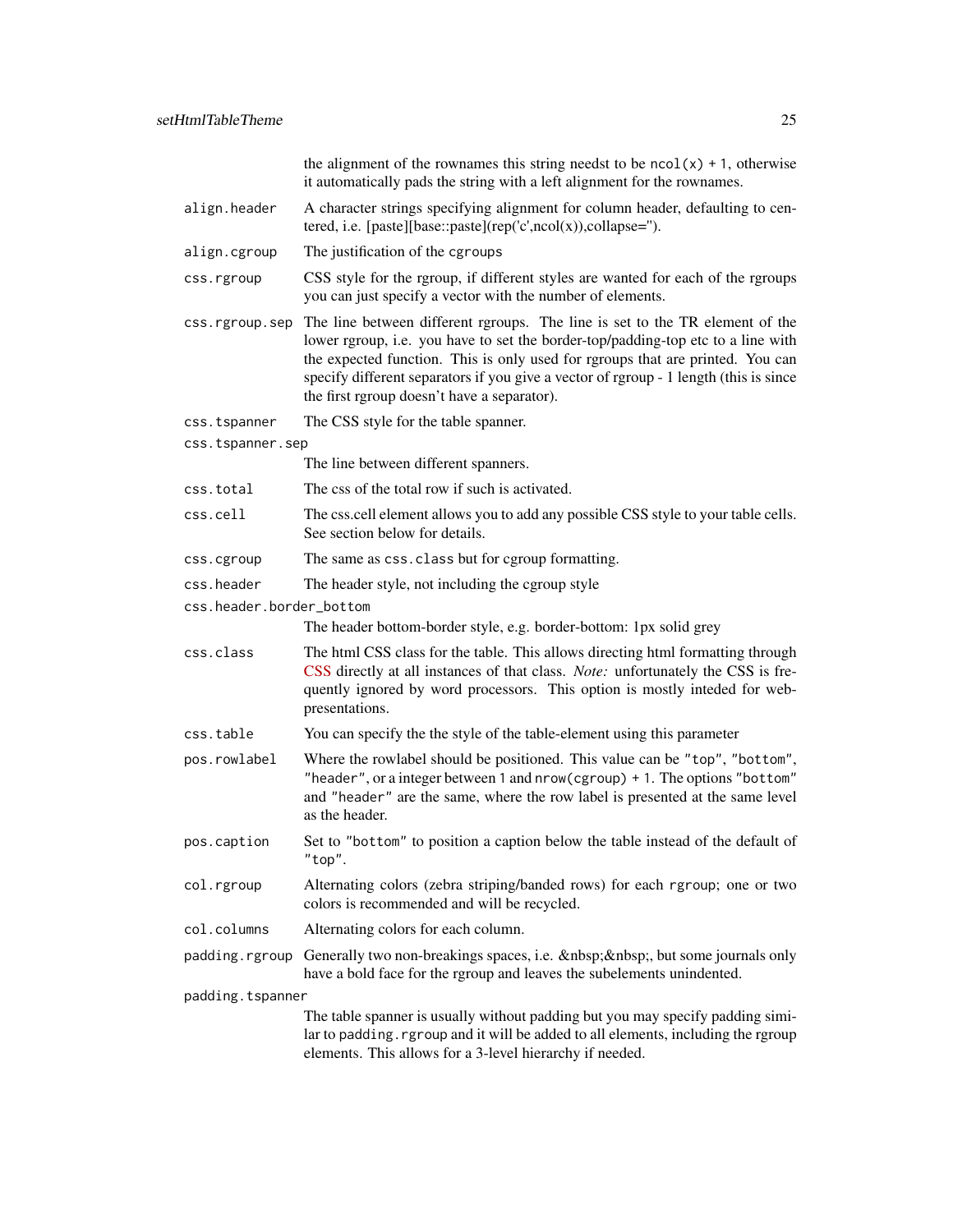#### <span id="page-25-0"></span>spacer.celltype

When using cgroup the table headers are separated through a empty HTML cell that is by default filled with (no-breaking-space) that prevents the cell from collapsing. The purpose of this is to prevent the headers underline to bleed into one as the underline is for the entire cell. You can alter this behavior by changing this option, valid options are single\_empty, skip, double\_cell. The single\_empty is the default, the skip lets the header bleed into one and skips entirely, double\_cell is for having two cells so that a vertical border ends up centered (specified using the align option). The arguments are matched internally using [base::match.arg](#page-0-0) so you can specify only a part of the name, e.g. "sk" will match "skip".

spacer.css.cgroup.bottom.border

Defaults to none and used for separating cgroup headers. Due to a browser bug this is sometimes ignored and you may therefore need to set this to 1px solid white to enforce a white border.

- spacer.css If you want the spacer cells to share settings you can set it here
- spacer.content Defaults to as this guarantees that the cell is not collapsed and is highly compatible when copy-pasting to word processors.

#### Value

An invisible list with the new theme

#### Theme options

The styles available are:

- standard: The traditional standard style used in [htmlTable\(\)](#page-8-1) since the early days
- Google docs: A style that is optimized for copy-pasting into documents on Google drive. This is geared towards minimal padding and margins so that the table is as dense as possible.
- blank: Just as the name suggests the style is completly empty in terms of CSS. Positions for rowlabel and caption are set to bottom as these cannot be blank.

You can also provide your own style. Each style should be a names vector, e.g. c(width = "100px",color = "red") or just a real css string, width: 100px; color: red;.

#### Examples

```
## Not run:
setHtmlTableTheme("Google", align = "r")
## End(Not run)
```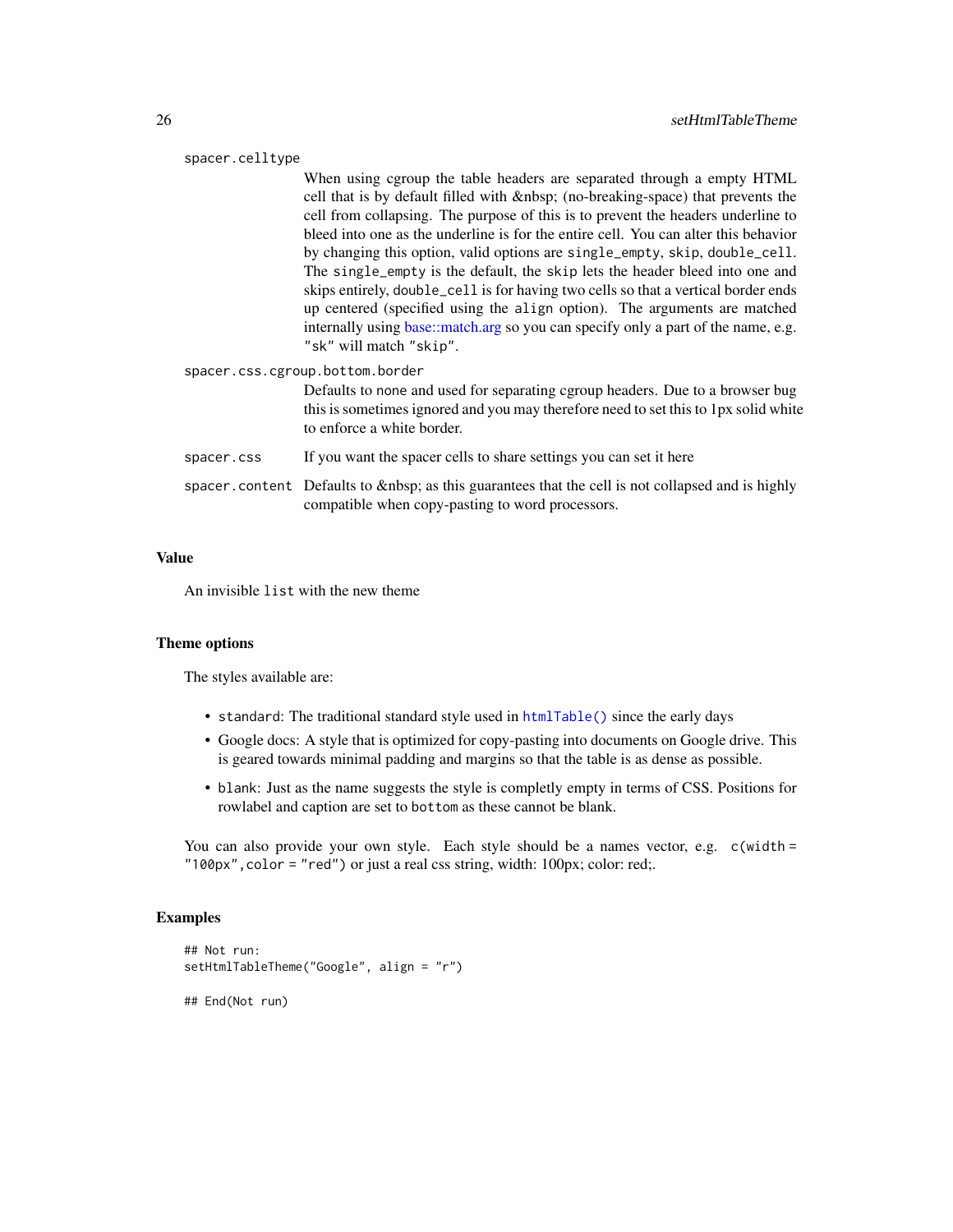<span id="page-26-1"></span><span id="page-26-0"></span>

# Description

The function relies on options("table\_counter") in order to keep track of the last number.

# Usage

```
tblNoLast(roman = getOption("table_counter_roman", FALSE))
```
#### Arguments

roman Whether or not to use roman numbers instead of arabic. Can also be set through options(table\_caption\_no\_roman = TRUE)

# See Also

Other table functions: [htmlTable](#page-8-1), [tblNoNext\(](#page-26-2))

#### Examples

```
org_opts <- options(table_counter=1)
tblNoLast()
options(org_opts)
```
<span id="page-26-2"></span>tblNoNext *Gets the next table number*

# Description

The function relies on options("table\_counter") in order to keep track of the last number.

# Usage

```
tblNoNext(roman = getOption("table_counter_roman", FALSE))
```
# Arguments

| roman | Whether or not to use roman numbers instead of arabic. Can also be set through |
|-------|--------------------------------------------------------------------------------|
|       | options(table_caption_no_roman=TRUE)                                           |

# See Also

Other table functions: [htmlTable](#page-8-1), [tblNoLast\(](#page-26-1))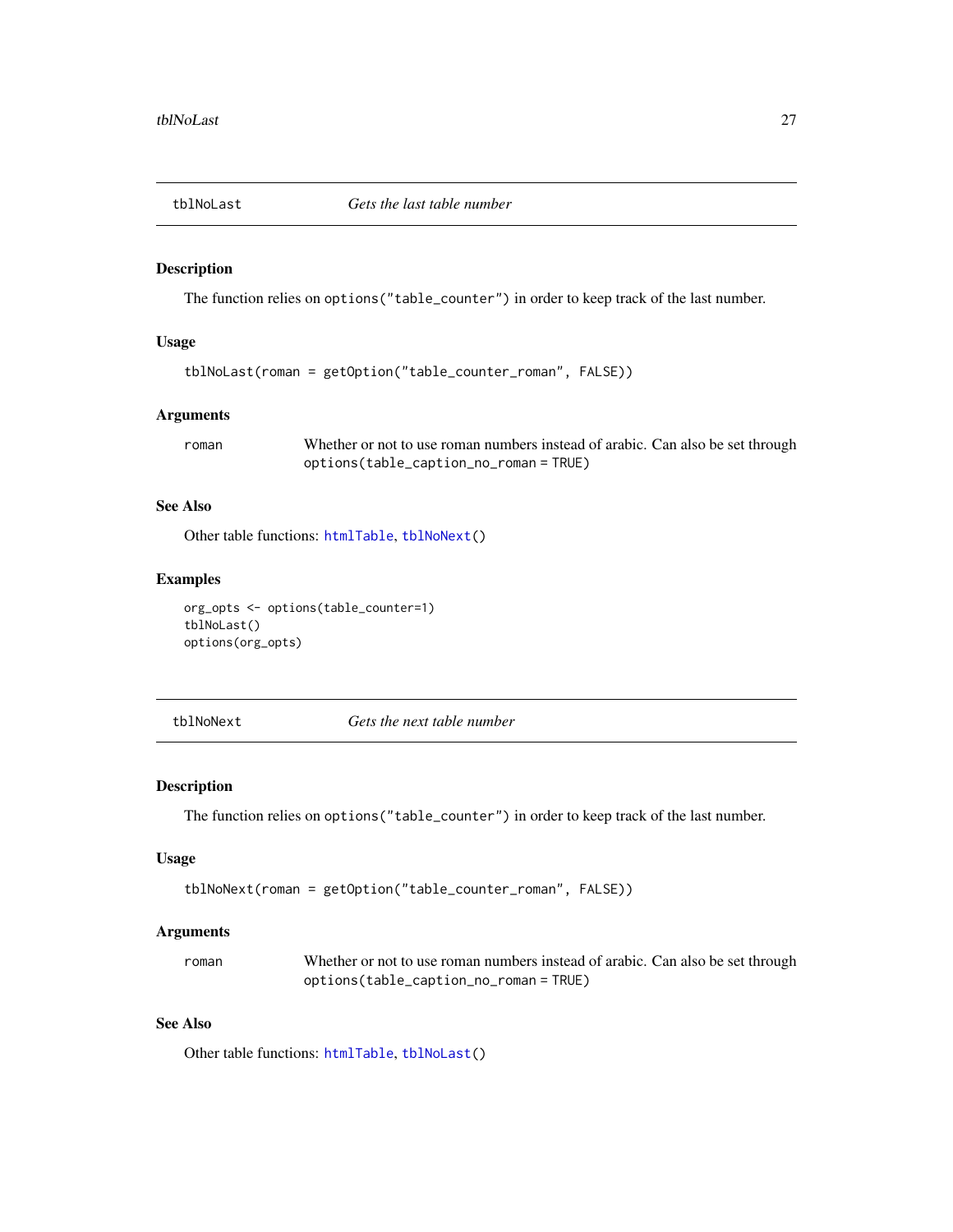# Examples

```
org_opts <- options(table_counter=1)
tblNoNext()
options(org_opts)
```
<span id="page-27-1"></span>tidyHtmlTable *Generate an htmlTable using tidy data as input*

# Description

Builds an htmlTable by mapping columns from the input data, x, to elements of an output htmlTable (e.g. rnames, header, etc.). This provides a ggplot2-like interface you can pivot rows/columns as required. The typical use case is when you are using dplyr together with the tidyverse data processing functions, see vignette("tidyHtmlTable").

# Usage

```
tidyHtmlTable(
  x,
  value,
 header,
  rnames,
  rgroup,
 hidden_rgroup,
  cgroup,
  tspanner,
  hidden_tspanner,
  skip_removal_warning = getOption("htmlTable.skip_removal_warning", FALSE),
  rnames_unique,
  table_fn = htmlTable,
  ...
)
```
#### Arguments

| $\boldsymbol{\mathsf{x}}$ | Tidy data used to build the htmlTable                                                                                                                    |
|---------------------------|----------------------------------------------------------------------------------------------------------------------------------------------------------|
| value                     | The column containing values filling individual cells of the output htmlTable.<br>Defaults to "value" as used by $tidyr::pivot_longer()$ .               |
| header                    | The column in x specifying column headings                                                                                                               |
| rnames                    | The column in x specifying row names. Defaults to "name" as used by $tidyr: pivot\_longer()$ .                                                           |
| rgroup                    | The column in x specifying row groups                                                                                                                    |
| hidden_rgroup             | strings with rgroup values that will be hidden (the values will still be there<br>but the spanner will be set to "" and thus ignored by $htmlTable()$ ). |
| cgroup                    | The column or columns in x specifying the column groups                                                                                                  |
| tspanner                  | The column in x specifying tspanner groups                                                                                                               |

<span id="page-27-0"></span>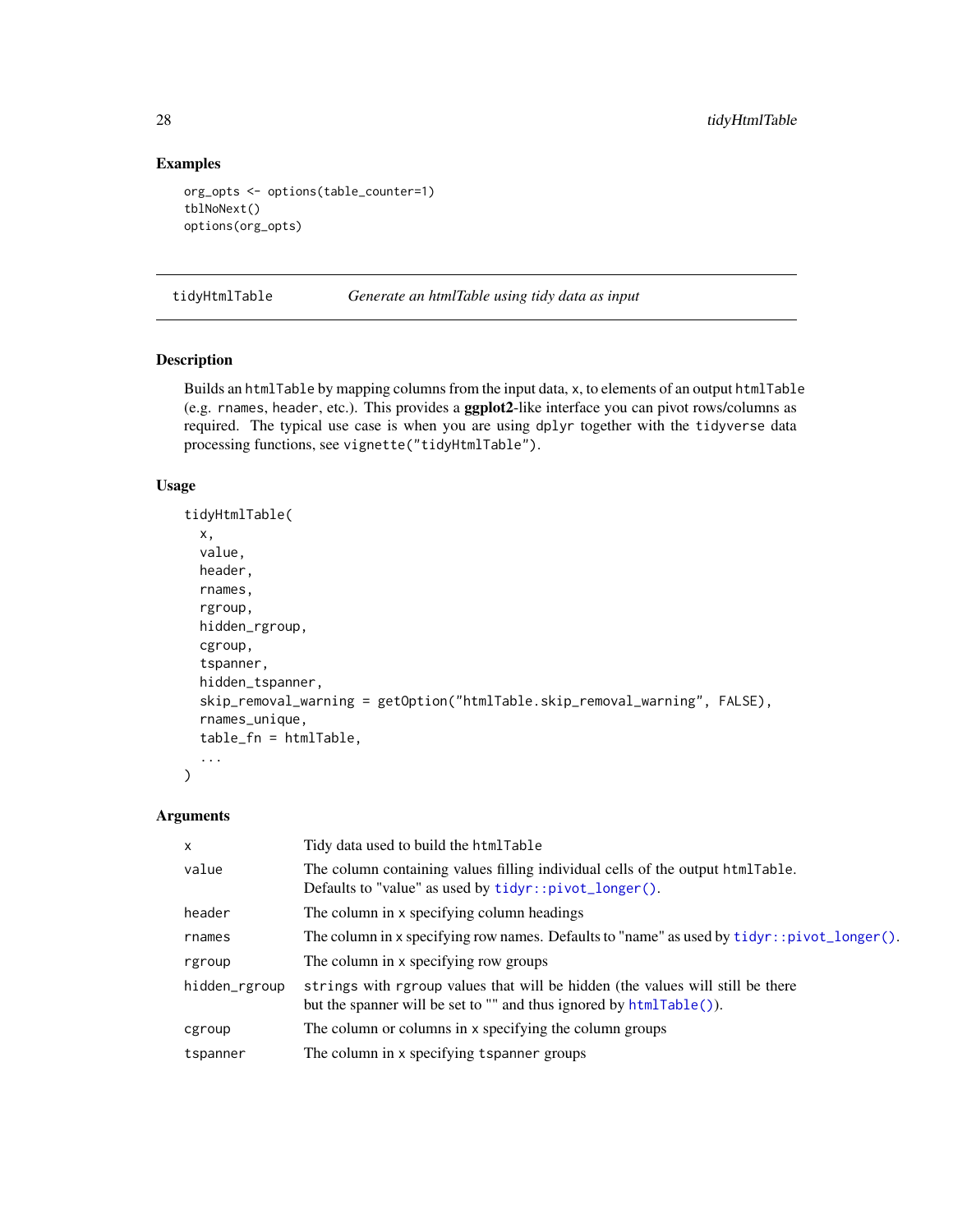# <span id="page-28-0"></span>tidyHtmlTable 29

| hidden_tspanner      |                                                                                                                                                                                                                   |
|----------------------|-------------------------------------------------------------------------------------------------------------------------------------------------------------------------------------------------------------------|
|                      | strings with tspanner values that will be hidden (the values will still be there<br>but the spanner will be set to "" and thus ignored by $htmlTable()$ ).                                                        |
| skip_removal_warning |                                                                                                                                                                                                                   |
|                      | boolean suppress warning message when removing NA columns.                                                                                                                                                        |
| rnames_unique        | Similar to rnames where we have issues with the uniqueness of a row as selected<br>by the select statement. See section below on <i>Row uniqueness</i> .                                                          |
| table_fn             | The table function that should receive the input, defaults to htmlTable() but<br>you can provide any function that uses the same input formatting. This package<br>was inspired by the $Hmisc::latex()$ function. |
| $\ddots$             | Additional arguments that will be passed to the inner htmlTable() function                                                                                                                                        |

#### Value

Returns html code that will build a pretty table

#### Column-mapping parameters

The tidyHtmlTable function is designed to work like ggplot2 in that columns from x are mapped to specific parameters from the htmlTable function. At minimum, x must contain the names of columns mapping to rnames, header, and rnames. header and rnames retain the same meaning as in the htmlTable function. value contains the individual values that will be used to fill each cell within the output htmlTable.

A full list of parameters from htmlTable which may be mapped to columns within x include:

- value
- header
- rnames
- rgroup
- cgroup
- tspanner

Also note that the coordinates of each value within x must be unambiguously mapped to a position within the output htmlTable. Therefore, the each row-wise combination the variables specified above contained in x must be unique.

#### Sorting

Sorting of rows is as of version 2.0 skipped as we may have situations with repeating inputs and this can easily be performed pre-function by calling  $d$ plyr::arrange() prior to tidyHtmlTable.

Columns are sorted by arrange(cgroup,header) where cgroup will be expanded to the columns of the cgroup argument, e.g. cgroup = c(a, b), header = c will become arrange(a, b, c). If you want to sort in non-alphabetic order you can provide a factor variable and that information will be retained.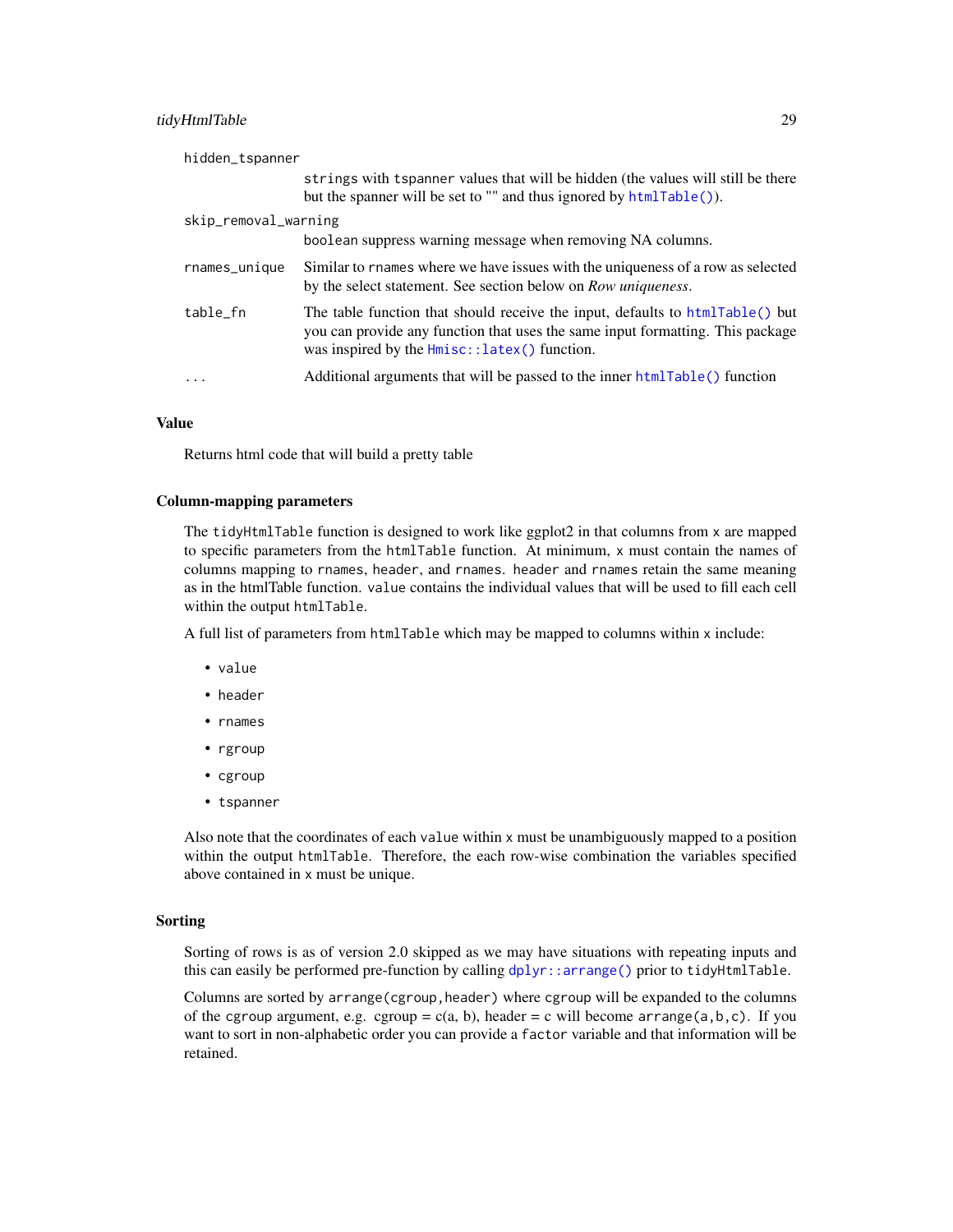#### Hidden values

htmlTable Allows for some values within rgroup, cgroup, etc. to be specified as "". The following parameters allow for specific values to be treated as if they were a string of length zero in the htmlTable function.

- hidden\_rgroup
- hidden\_tspanner

#### Simple tibble output

The tibble discourages the use of row names. There is therefore a convenience option for tidyHtmlTable where you can use the function just as you would with [htmlTable\(\)](#page-8-1) where rnames is populated with the rnames argument provided using tidyselect syntax (defaults to the "names" column if present int the input data).

#### Additional dependencies

In order to run this function you also must have dplyr, tidyr, tidyselect and purrr packages installed. These have been removed due to the additional 20 Mb that these dependencies added (issue #47). *Note:* if you use **tidyverse** it will already have all of these and you do not need to worry.

#### Row uniqueness

Usually each row should have a unique combination of rnames, header, crgroup, ... Sometimes though rows come in a distinct order and the order identifies the row more than the name. If we are identifying bone fractures using the AO-classification we will have classes ranging in the form of:

- $\bullet$  A
- $\bullet$  A1
- A1.1
- A2
- A2.1
- A2.2
- B
- ...

we could therefore like to simplify the names to:

- A
- .1
- ...1
- $\bullet$  .2
- ...1
- ...2
- B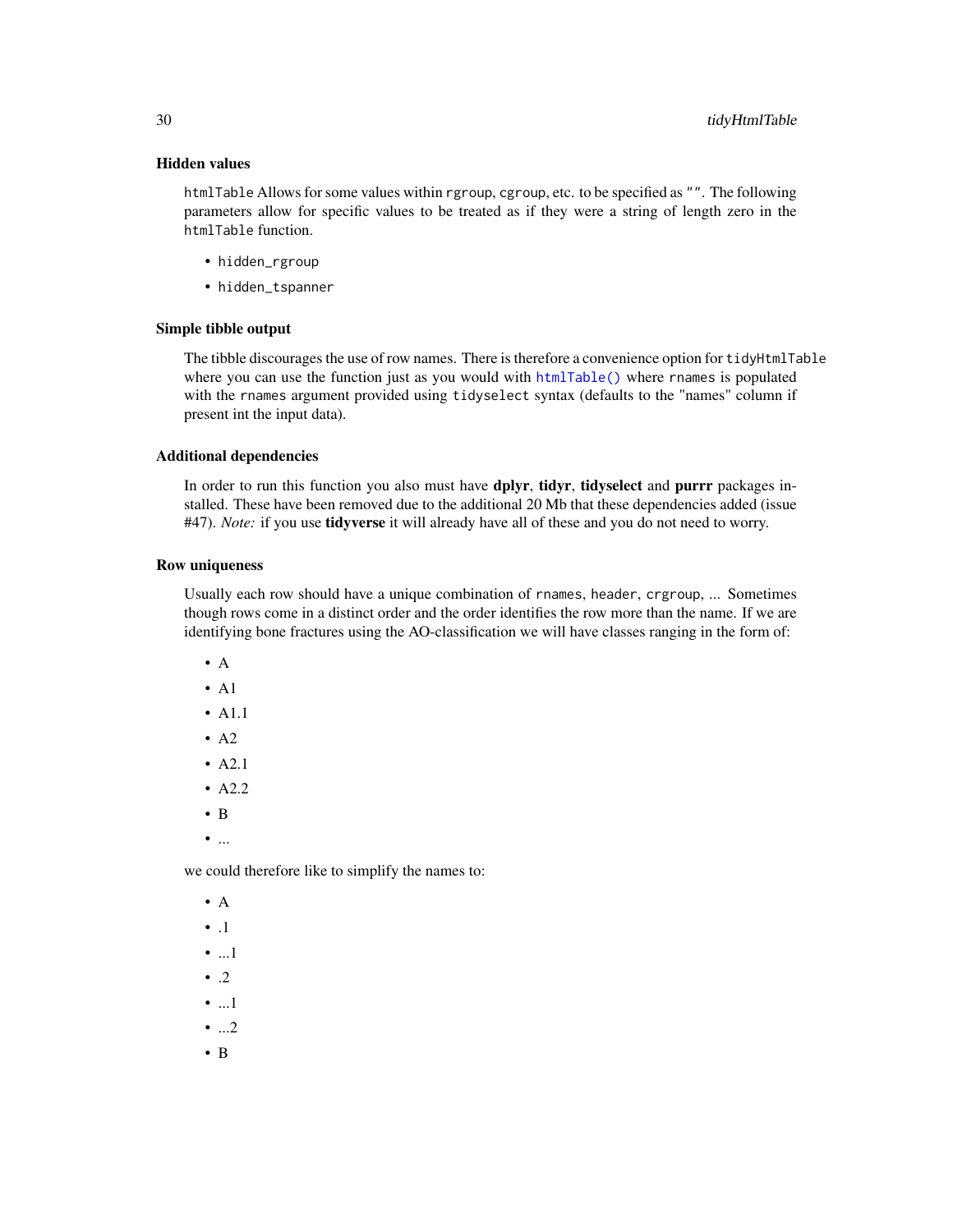#### <span id="page-30-0"></span>tidyHtmlTable 31

• ...

And still retain the ability to follow what row corresponds to a given class. To do this you need to provide the original unique name in the parameter rnames\_unique as tidyHtmlTable otherwise will merge rows not intended for merging.

*Note* it is recommended that you verify with the full names just to make sure that any unexpected row order change has happened in the underlying pivot functions.

#### See Also

[htmlTable\(\)](#page-8-1)

#### Examples

```
library(tibble)
library(dplyr)
library(tidyr)
# Prep and select basic data
data("mtcars")
base_data <- mtcars %>%
  rownames_to_column() %>%
  mutate(gear = paste(gear, "Gears"),
         cyl = paste(cyl, "Cylinders")) %>%
  select(rowname, cyl, gear, wt, mpg, qsec)
base_data %>%
  pivot_longer(names_to = "per_metric",
               \text{cols} = \text{c(wt, mpg, qsec)}) %>%
  group_by(cyl, gear, per_metric) %>%
  summarise(value_Mean = round(mean(value), 1),
            value_Min = round(min(value), 1),
            value\_Max = round(max(value), 1),.groups = "drop") %>%
  pivot_wider(names_from = per_metric,
              values_from = starts_with("value_")) %>%
  # Round the values into a nicer format where we want the weights to have two decimals
  txtRound(ends_with("_wt"), digits = 2) %>%
  txtRound(starts_with("value") & !ends_with("_wt"), digits = 1) %>%
  # Convert into long format
  pivot_longer(cols = starts_with("value_"), names_prefix = "value_") %>%
  separate(name, into = c("summary_stat", "per_metric")) %>%
  # Without sorting the row groups wont appear right
  # If the columns end up in the wrong order you may want to change the columns
  # into factors
  arrange(per_metric) %>%
  addHtmlTableStyle(align = "r") %>%
  tidyHtmlTable(
   header = gear,
   cgroup = cyl,rnames = summary_stat,
   rgroup = per_metric,
```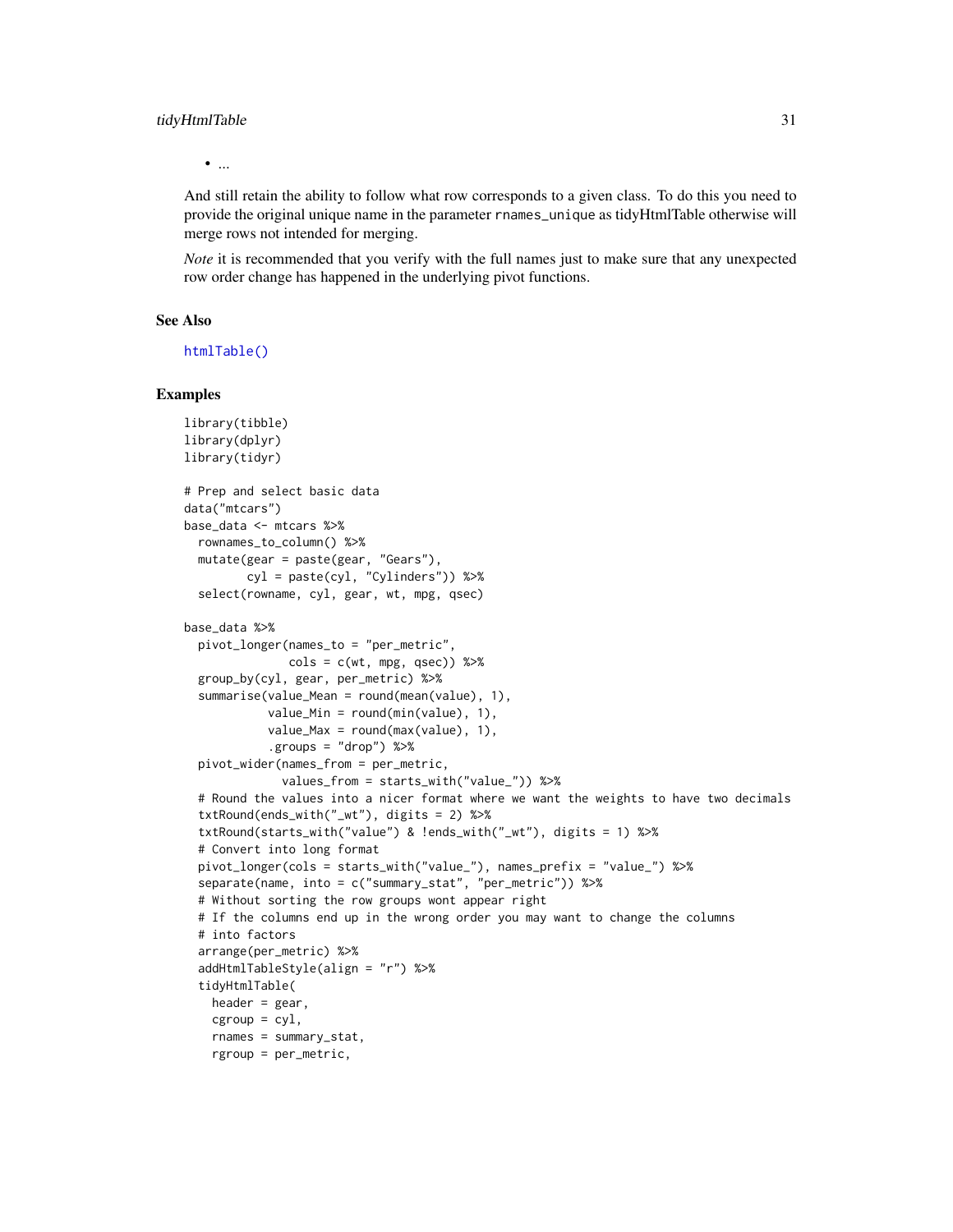```
skip_removal_warning = TRUE)
```
# <span id="page-31-1"></span>txtInt *SI or English formatting of an integer*

# Description

English uses ',' between every 3 numbers while the SI format recommends a ' ' if  $x > 10<sup>4</sup>$ . The scientific form 10e+? is furthermore avoided.

# Usage

```
txtInt(
  x,
  language = getOption("htmlTable.language", default = "en"),
 html = getOption("htmlTable.html", default = TRUE),
  ...
\mathcal{L}
```
#### Arguments

| $\mathsf{x}$ | The integer variable.                                                                                                                                    |
|--------------|----------------------------------------------------------------------------------------------------------------------------------------------------------|
| language     | The ISO-639-1 two-letter code for the language of interest. Currently only En-<br>glish is distinguished from the ISO format using a', as the separator. |
| html         | If the format is used in HTML context then the space should be a non-breaking<br>space,                                                                  |
| $\ddotsc$    | Passed to base:: format()                                                                                                                                |

#### Value

string

# See Also

Other text formatters: [txtMergeLines\(](#page-32-1)), [txtPval\(](#page-32-2)), [txtRound\(](#page-33-1))

# Examples

txtInt(123)

```
# Supplying a matrix
txtInt(matrix(c(1234, 12345, 123456, 1234567), ncol = 2))
# Missing are returned as empty strings, i.e. ""
txtInt(c(NA, 1e7))
```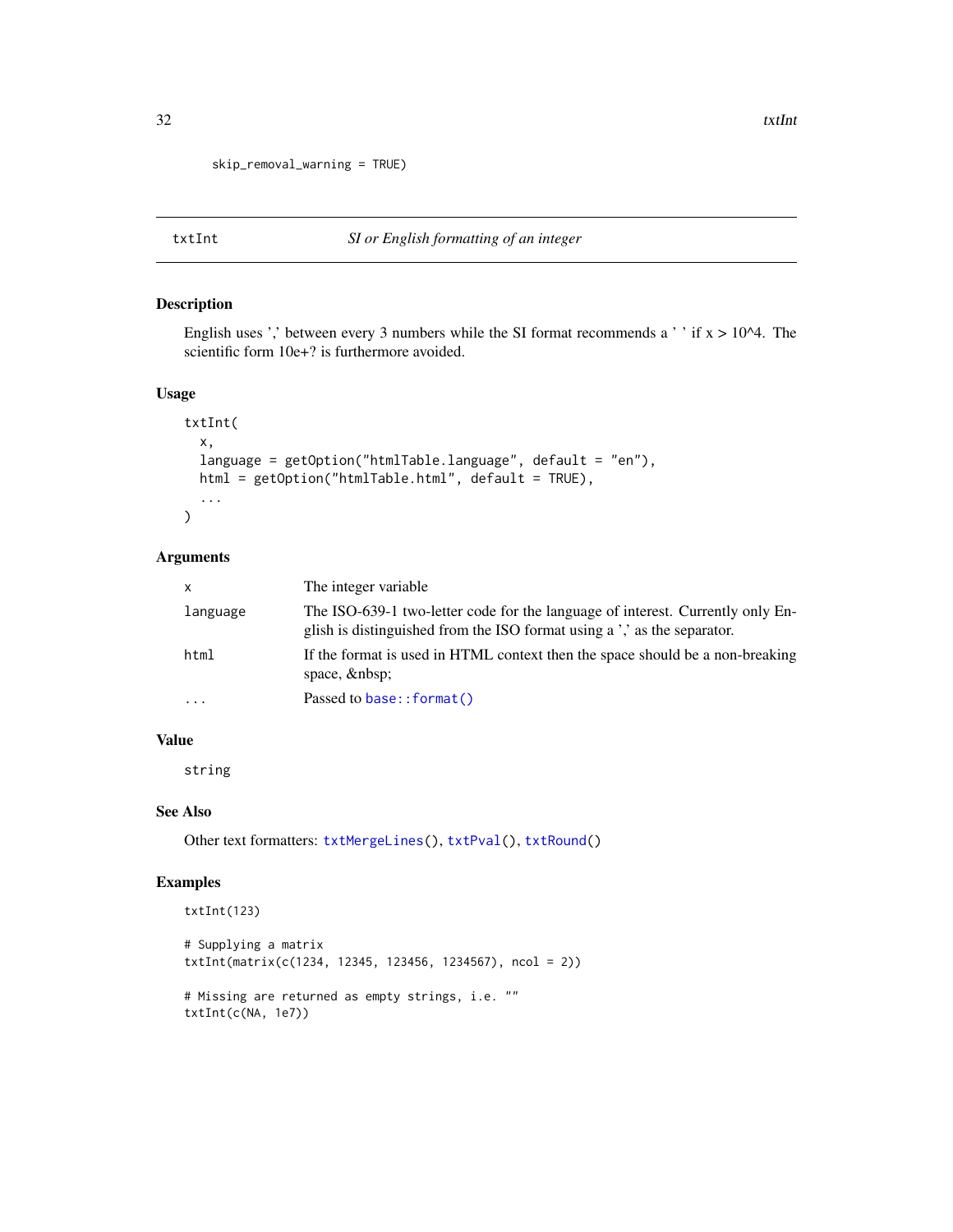<span id="page-32-1"></span><span id="page-32-0"></span>

#### Description

This function helps you to do a table header with multiple lines in both HTML and in LaTeX. In HTML this isn't that tricky, you just use the  $\langle$ br  $/$  command but in LaTeX I often find myself writing vbox/hbox stuff and therefore I've created this simple helper function

#### Usage

```
txtMergeLines(...,.html = 5)
```
#### Arguments

| $\cdot$ $\cdot$ $\cdot$ | The lines that you want to be joined                                                     |
|-------------------------|------------------------------------------------------------------------------------------|
| html                    | If HTML compatible output should be used. If FALSE it outputs LaTeX format-              |
|                         | ting. Note if you set this to 5 then the HTML5 version of br will be used: $\langle$ br> |
|                         | otherwise it uses the $\langle$ br $/$ > that is compatible with the XHTML-formatting.   |

# Value

string with asis\_output wrapping if html output is activated

#### See Also

Other text formatters: [txtInt\(](#page-31-1)), [txtPval\(](#page-32-2)), [txtRound\(](#page-33-1))

#### Examples

```
txtMergeLines("hello", "world")
txtMergeLines("hello", "world", html=FALSE)
txtMergeLines("hello", "world", list("A list", "is OK"))
```
<span id="page-32-2"></span>txtPval *Formats the p-values*

# Description

Gets formatted p-values. For instance you often want 0.1234 to be 0.12 while also having two values up until a limit, i.e. 0.01234 should be 0.012 while 0.001234 should be 0.001. Furthermore you want to have < 0.001 as it becomes ridiculous to report anything below that value.

#### Usage

```
txtPval(pvalues, \lim_{x \to a} 2 \text{dec} = 10^{-2}, \lim_{x \to a} 10^{-4}, \lim_{x \to a} 10^{-4}, \lim_{x \to a} 10^{-4}
```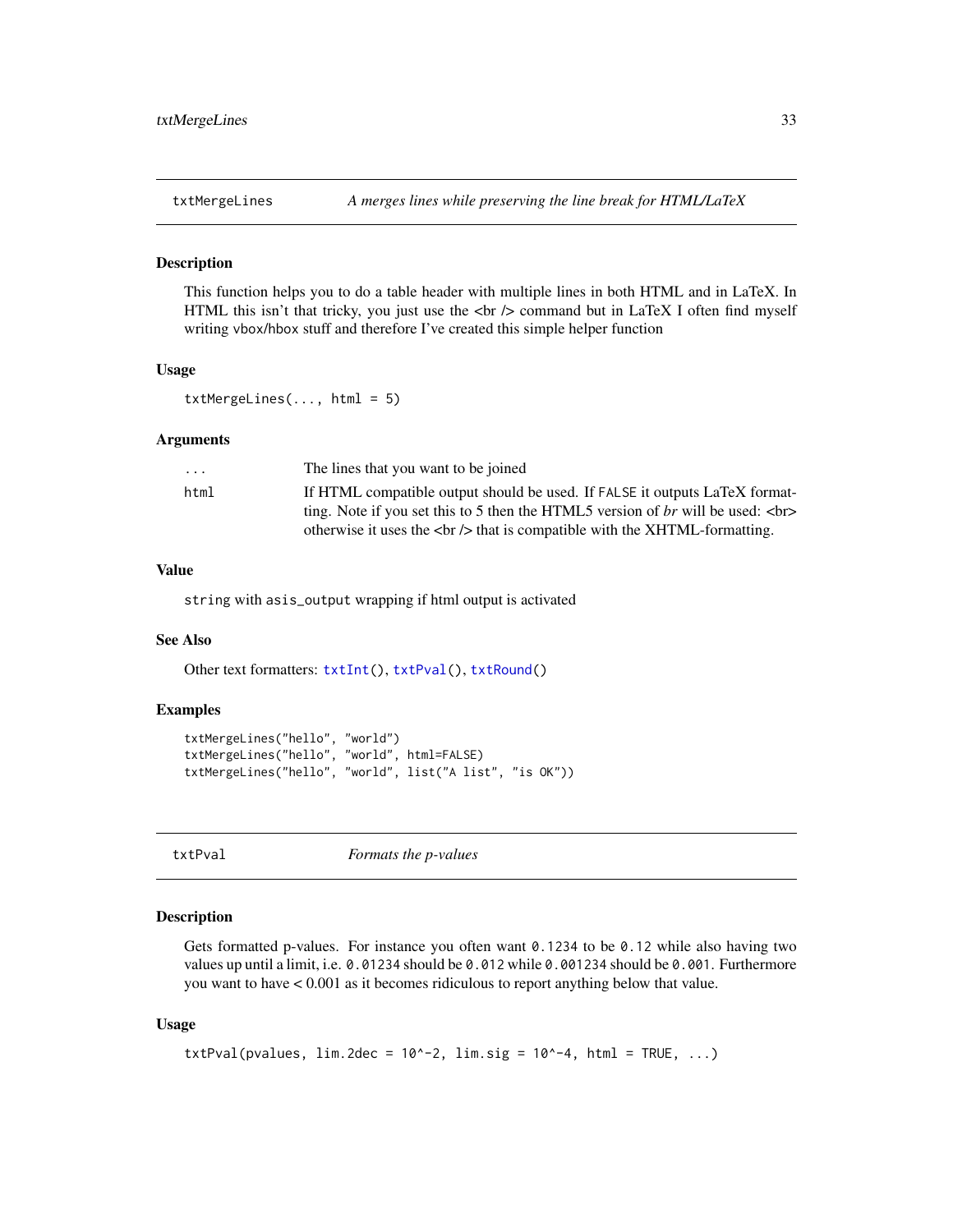# <span id="page-33-0"></span>Arguments

| pvalues  | The p-values                                                                                                                                                                                                                                                                                                                                                                                                                                                                                                                                                                                                                                                            |
|----------|-------------------------------------------------------------------------------------------------------------------------------------------------------------------------------------------------------------------------------------------------------------------------------------------------------------------------------------------------------------------------------------------------------------------------------------------------------------------------------------------------------------------------------------------------------------------------------------------------------------------------------------------------------------------------|
| lim.2dec | The limit for showing two decimals. E.g. the p-value may be 0.056 and we<br>may want to keep the two decimals in order to emphasize the proximity to the<br>all-mighty 0.05 p-value and set this to $10^{-2}$ . This allows that a value of 0.0056<br>is rounded to 0.006 and this makes intuitive sense as the 0.0056 level as this is<br>well below the $\theta$ . $\theta$ s value and thus not as interesting to know the exact proxim-<br>ity to 0.05. Disclaimer: The 0.05-limit is really silly and debated, unfortunately<br>it remains a standard and this package tries to adapt to the current standards in<br>order to limit publication associated issues. |
| lim.sig  | The significance limit for the less than sign, i.e. the $\leq$                                                                                                                                                                                                                                                                                                                                                                                                                                                                                                                                                                                                          |
| html     | If the less than sign should be $\leq$ or &It as needed for HTML output.                                                                                                                                                                                                                                                                                                                                                                                                                                                                                                                                                                                                |
| .        | Currently only used for generating warnings of deprecated call parameters.                                                                                                                                                                                                                                                                                                                                                                                                                                                                                                                                                                                              |
|          |                                                                                                                                                                                                                                                                                                                                                                                                                                                                                                                                                                                                                                                                         |

### Value

vector

# See Also

Other text formatters: [txtInt\(](#page-31-1)), [txtMergeLines\(](#page-32-1)), [txtRound\(](#page-33-1))

# Examples

txtPval(c(0.10234,0.010234, 0.0010234, 0.000010234))

<span id="page-33-1"></span>txtRound *A convenient rounding function*

# Description

Regular round often looses trailing 0:s as these are truncated, this function converts everything to strings with all 0:s intact so that tables have the correct representation, e.g. txtRound(1.01,digits)  $= 1$ ) turns into 1.0.

# Usage

```
txtRound(x, ...)
## Default S3 method:
txtRound(
 x,
 digits = 0,
 digits.nonzero = NA,
  txt.NA = ",
 dec = getOption("htmlTable.decimal_marker", default = "."),
```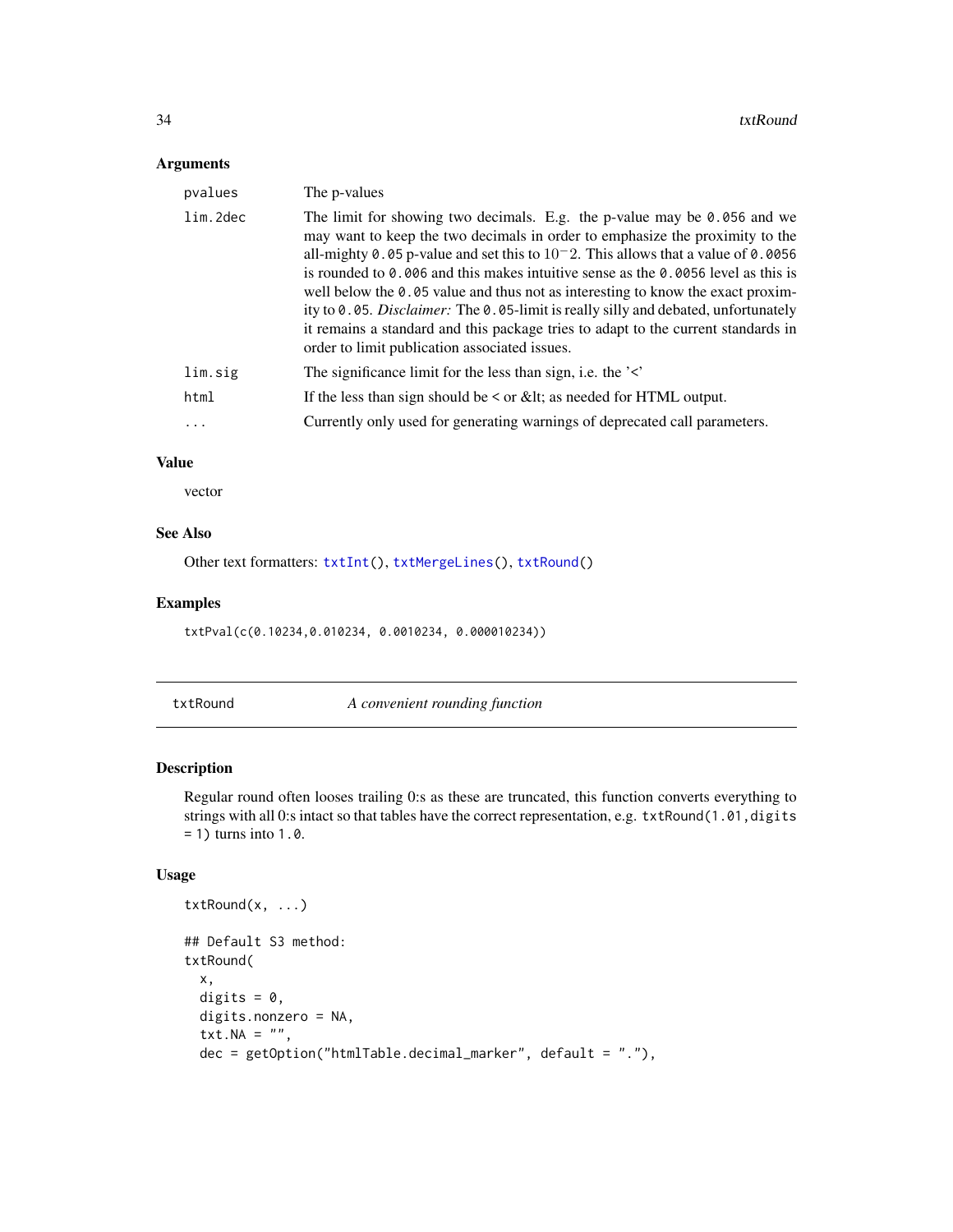#### <span id="page-34-0"></span>txtRound 35

```
scientific = NULL,
  txtInt_args = getOption("htmlTable.round_int", default = NULL),
  ...
\mathcal{L}## S3 method for class 'table'
txtRound(x, ...)
## S3 method for class 'matrix'
txtRound(x, digits = 0, excl.cols = NULL, excl.rows = NULL, ...)## S3 method for class 'data.frame'
txtRound(x, ..., digits = 0L)
```
# Arguments

| X              | The value/vector/data.frame/matrix to be rounded                                                                                                                                                                                                                                                                                                                               |  |
|----------------|--------------------------------------------------------------------------------------------------------------------------------------------------------------------------------------------------------------------------------------------------------------------------------------------------------------------------------------------------------------------------------|--|
| $\ddots$       | Passed to next method                                                                                                                                                                                                                                                                                                                                                          |  |
| digits         | The number of digits to round each element to. For matrix or data. frame<br>input you can provide a vector/list. An unnamed vector/list must equal<br>the length of the columns to round. If you provide a named vector you can<br>provide specify per column the number of digits, and then use .default for<br>those columns that we don't need to have separate values for. |  |
| digits.nonzero | The number of digits to keep if the result is close to zero. Sometimes we have<br>an entire table with large numbers only to have a few but interesting observation<br>that are really interesting                                                                                                                                                                             |  |
| txt.NA         | The string to exchange NA with                                                                                                                                                                                                                                                                                                                                                 |  |
| dec            | The decimal marker. If the text is in non-English decimal and string formatted<br>you need to change this to the appropriate decimal indicator. The option for this<br>is htmlTable.decimal marker.                                                                                                                                                                            |  |
| scientific     | If the value should be in scientific format.                                                                                                                                                                                                                                                                                                                                   |  |
| txtInt_args    | A list of arguments to pass to $txtInt()$ if that is to be used for large values that<br>may require a thousands separator. The option for this is htmlTable.round_int.<br>If TRUE it will activate the txtInt functionality.                                                                                                                                                  |  |
| excl.cols      | Columns to exclude from the rounding procedure when provided a matrix. This<br>can be either a number or regular expression. Skipped if x is a vector.                                                                                                                                                                                                                         |  |
| excl.rows      | Rows to exclude from the rounding procedure when provided a matrix. This can<br>be either a number or regular expression.                                                                                                                                                                                                                                                      |  |
|                |                                                                                                                                                                                                                                                                                                                                                                                |  |

# Value

matrix/data.frame

#### Tidy-select with data.frame

The txtRound can use data.frame for input. This allows us to use [tidyselect](https://tidyselect.r-lib.org/articles/tidyselect.html) patterns as popularized by dplyr.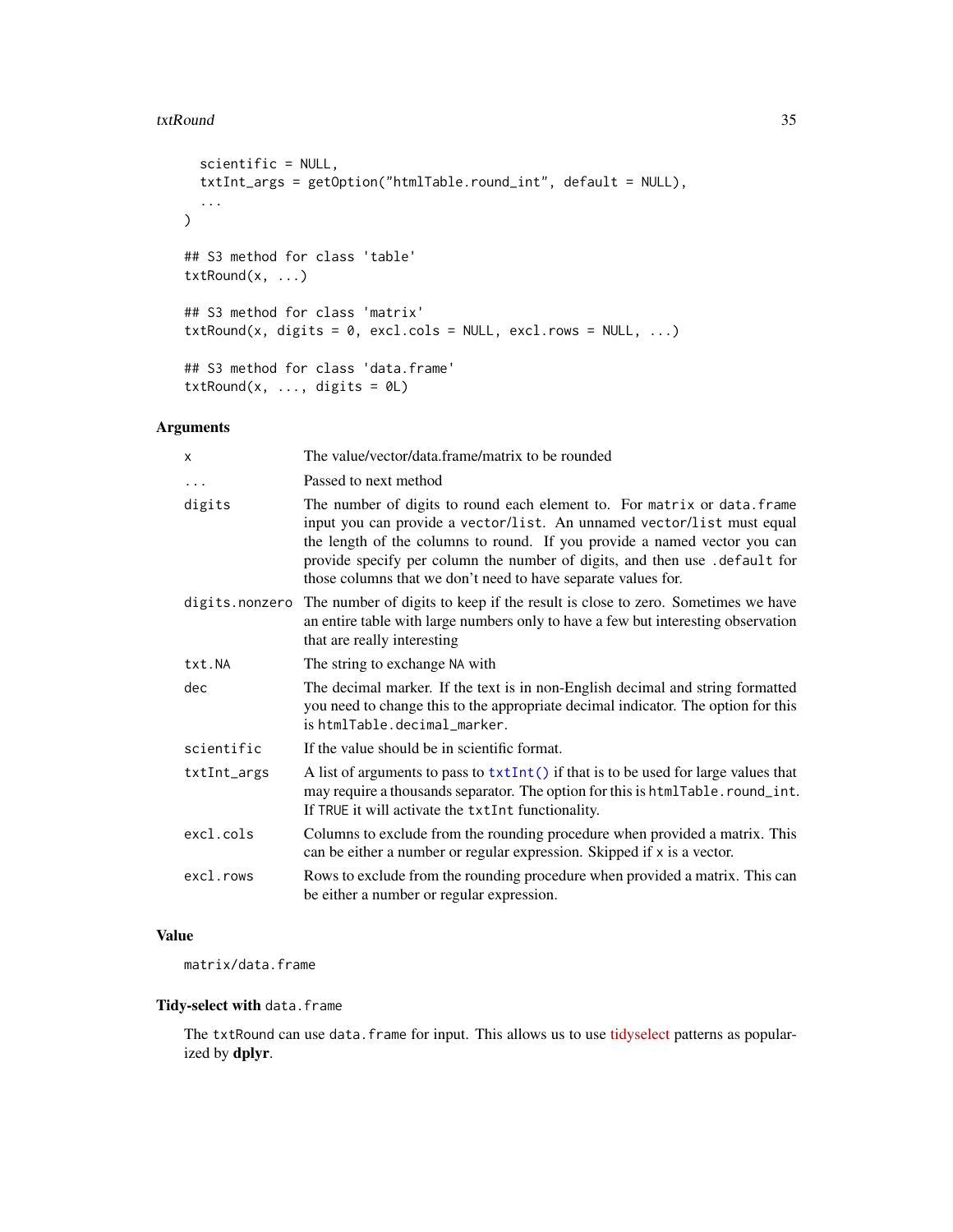# See Also

Other text formatters: [txtInt\(](#page-31-1)), [txtMergeLines\(](#page-32-1)), [txtPval\(](#page-32-2))

#### Examples

```
# Basic usage
txtRound(1.023, digits = 1)
# > "1.0"txtRound(pi, digits = 2)
# > "3.14"
txtRound(12344, digits = 1, txtInt_args = TRUE)
# > "12,344.0"
# Using matrix
mx <- matrix(c(1, 1.11, 1.25,
               2.50, 2.55, 2.45,
               3.2313, 3, pi),
             ncol = 3, byrow=TRUE)
txtRound(mx, digits = 1)
# [,1] [,2] [,3]
#> [1,] "1.0" "1.1" "1.2"
#> [2,] "2.5" "2.5" "2.5"
#> [3,] "3.2" "3.0" "3.1"
# Using a data.frame directly
library(magrittr)
data("mtcars")
# If we want to round all the numerical values
mtcars %>%
  txtRound(digits = 1)
# If we want only want to round some columns
mtcars %>%
  txtRound(wt, qsec_txt = qsec, digits = 1)
```
vector2string *Collapse vector to string*

# Description

Merges all the values and outputs a string formatted as '1st element', '2nd element', ...

#### Usage

```
vector2string(
 x,
```
<span id="page-35-0"></span>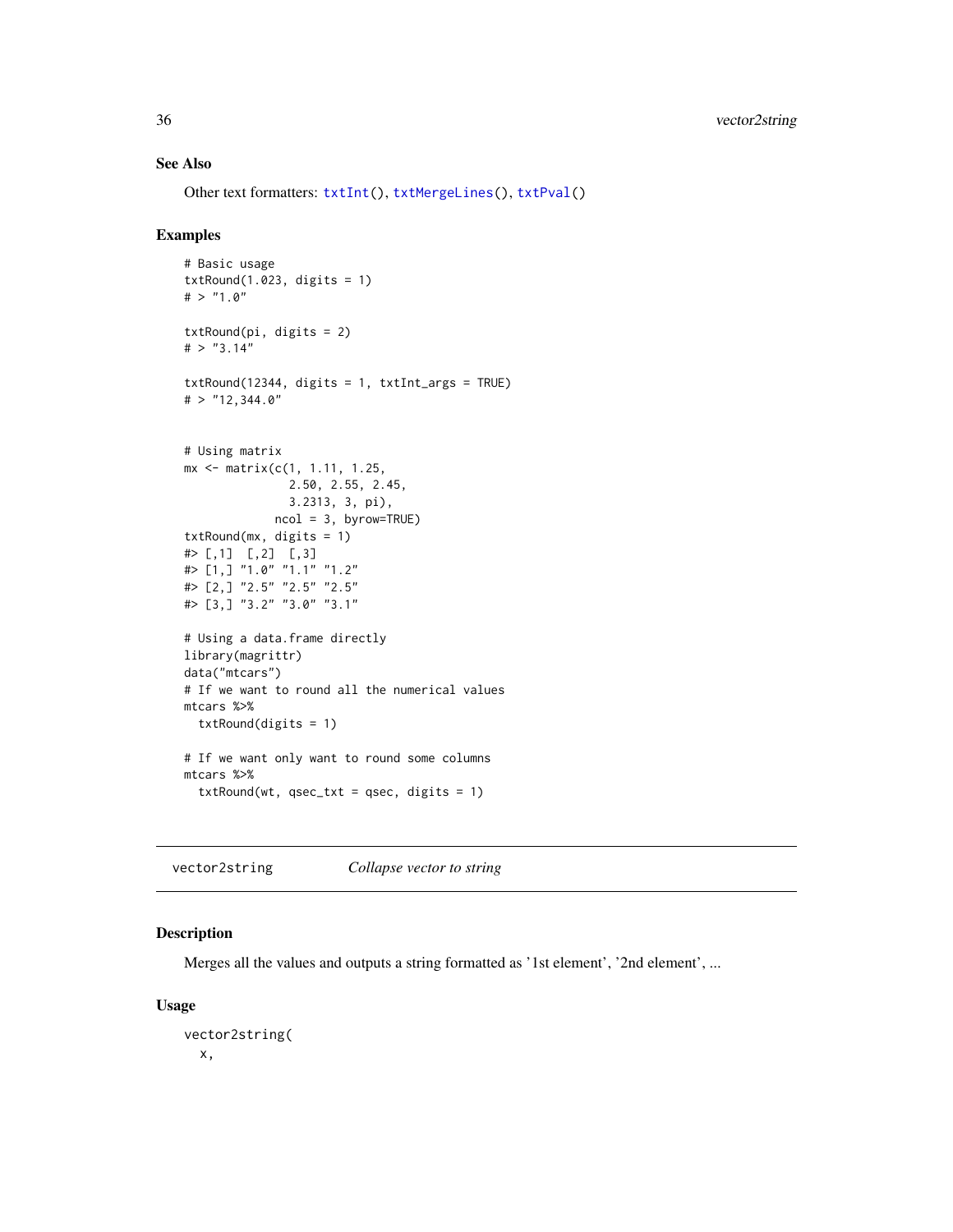# vector2string 37

```
quotation_mark = "'',
 collapse = sprintf("%s, %s", quotation_mark, quotation_mark)
\lambda
```
# Arguments

| $\mathsf{x}$ | The vector to collapse                  |
|--------------|-----------------------------------------|
|              | quotation_mark The type of quote to use |
| collapse     | The string that separates each element  |

# Value

A string with ',' separation

# Examples

```
vector2string(1:4)
vector2string(c("a", "b'b", "c"))
vector2string(c("a", "b'b", "c"), quotation_mark = '"')
```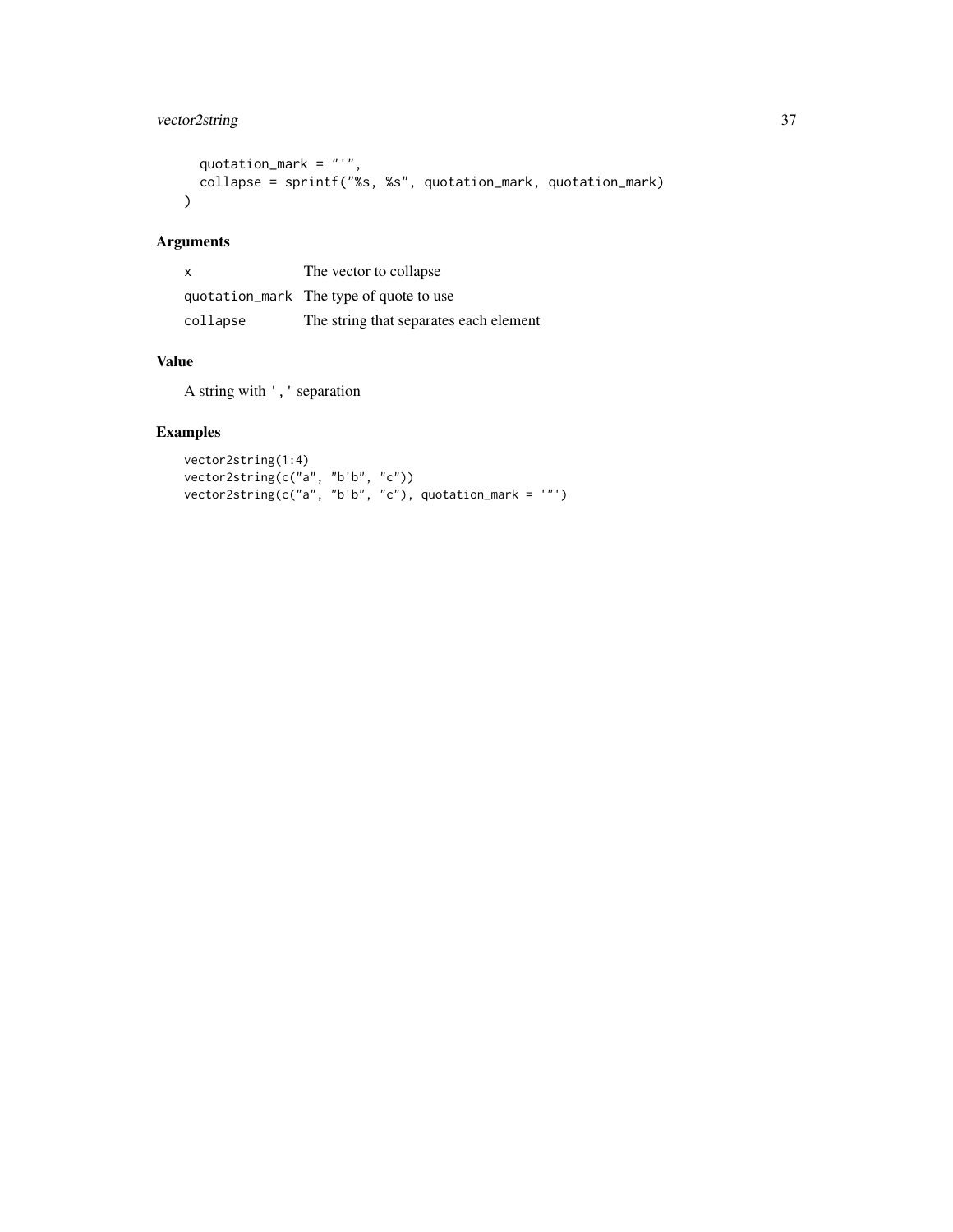# <span id="page-37-0"></span>**Index**

∗ data SCB, [23](#page-22-0) ∗ hidden helper functions for htmlTable prEscapeHtml, [22](#page-21-0) ∗ htmlTableStyle addHtmlTableStyle, [2](#page-1-0) hasHtmlTableStyle, [8](#page-7-0) ∗ table functions htmlTable, [9](#page-8-0) tblNoLast, [27](#page-26-0) tblNoNext, [27](#page-26-0) ∗ text formatters txtInt, [32](#page-31-0) txtMergeLines, [33](#page-32-0) txtPval, [33](#page-32-0) txtRound, [34](#page-33-0) addHtmlTableStyle, [2,](#page-1-0) *[9](#page-8-0)* addHtmlTableStyle(), *[9](#page-8-0)*, *[12](#page-11-0)*, *[15](#page-14-0)*, *[24](#page-23-0)* appendHtmlTableStyle *(*addHtmlTableStyle*)*, [2](#page-1-0) base::attr(), *[7](#page-6-0)* base::attributes(), *[5](#page-4-0)* base::cat(), *[12](#page-11-0)*, *[20](#page-19-0)* base::format(), *[32](#page-31-0)* base::interactive(), *[12,](#page-11-0) [13](#page-12-0)*, *[20](#page-19-0)* base::match.arg, *[5](#page-4-0)*, *[26](#page-25-0)* base::match.arg(), *[24](#page-23-0)* base::rle(), *[21](#page-20-0)* colnames(x), *[10](#page-9-0)* concatHtmlTables, [6](#page-5-0) dplyr::arrange(), *[29](#page-28-0)* getHtmlTableStyle, [7](#page-6-0) getHtmlTableTheme, [8](#page-7-0) getOption(htmlTable.theme)(), *[8](#page-7-0)*

```
hasHtmlTableStyle, 6, 8
```
Hmisc::latex(), *[15](#page-14-0)*, *[29](#page-28-0)* htmlTable, [9,](#page-8-0) *[27](#page-26-0)* htmlTable(), *[2](#page-1-0)*, *[4](#page-3-0)*, *[6](#page-5-0)[–9](#page-8-0)*, *[19](#page-18-0)*, *[24](#page-23-0)*, *[26](#page-25-0)*, *[28](#page-27-0)[–31](#page-30-0)* htmlTableWidget, [16](#page-15-0) htmlTableWidget(), *[18](#page-17-0)* htmlTableWidget-shiny, [17](#page-16-0) htmlTableWidgetOutput *(*htmlTableWidget-shiny*)*, [17](#page-16-0) innerJoinByCommonCols, [18](#page-17-0) interactiveTable, [19](#page-18-0) knit\_print.htmlTable *(*htmlTable*)*, [9](#page-8-0) knit\_print.interactiveTable *(*interactiveTable*)*, [19](#page-18-0) knitr::asis\_output(), *[13](#page-12-0)* knitr::knit\_print(), *[13](#page-12-0)* prAddCells, *[22](#page-21-0)* prAddEmptySpacerCell, *[22](#page-21-0)* prAddSemicolon2StrEnd, *[22](#page-21-0)* prBindDataListIntoColumns, [20](#page-19-0) prConvertDfFactors, [21](#page-20-0) prepGroupCounts, [21](#page-20-0) prEscapeHtml, [22](#page-21-0) prExtractElementsAndConvertToTbl, [22](#page-21-0) prGetCgroupHeader, *[22](#page-21-0)* prGetRowlabelPos, *[22](#page-21-0)* prGetStyle, *[22](#page-21-0)* print.htmlTable *(*htmlTable*)*, [9](#page-8-0) print.interactiveTable *(*interactiveTable*)*, [19](#page-18-0) prPrepareAlign, *[22](#page-21-0)* prPrepareCgroup, *[22](#page-21-0)* prPrepInputMatrixDimensions, *[22](#page-21-0)*

renderHtmlTableWidget *(*htmlTableWidget-shiny*)*, [17](#page-16-0) rownames(x), *[10](#page-9-0)*

prTblNo, *[22](#page-21-0)*